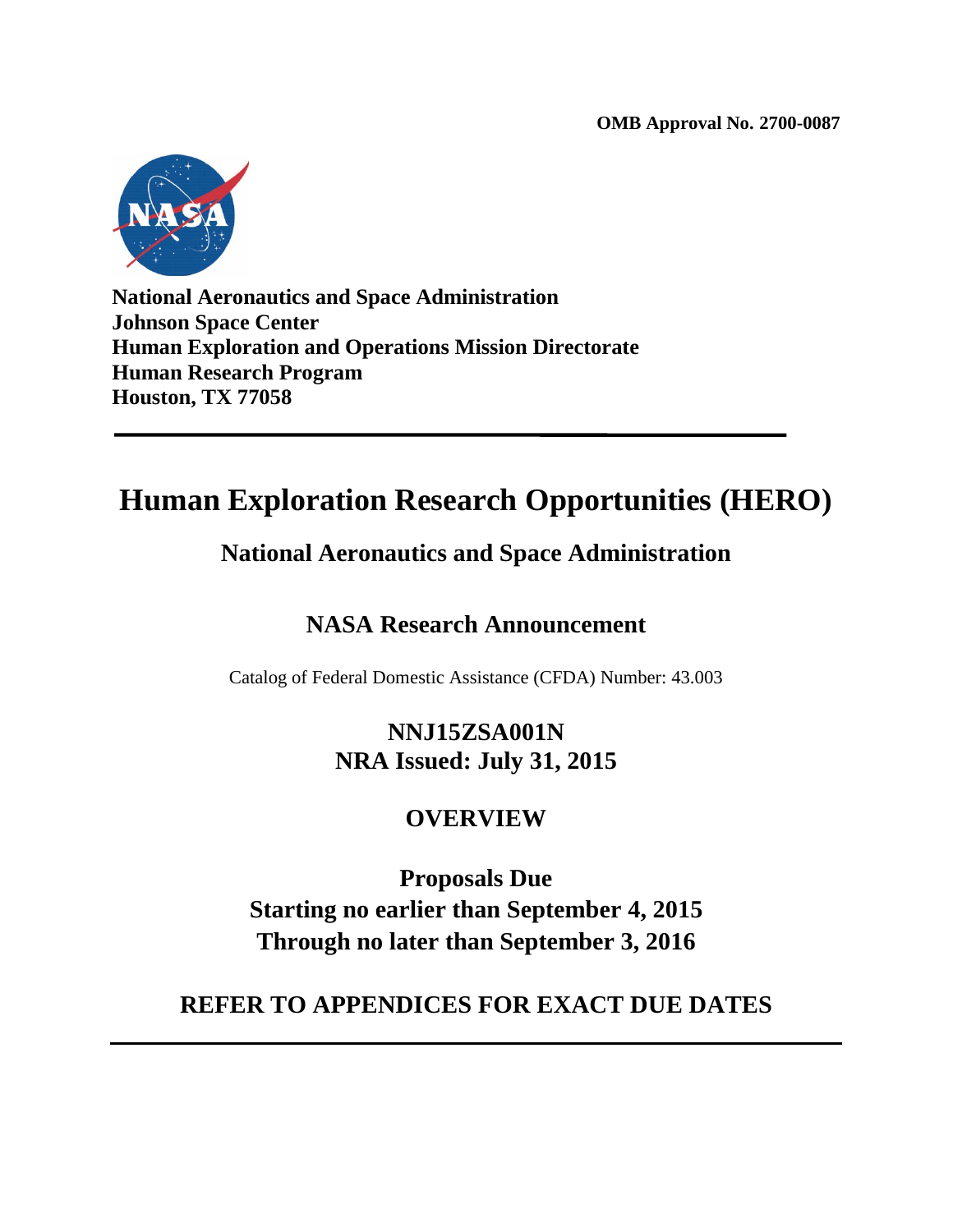# **Human Exploration Research Opportunities**

## **Table of Contents**

| d. Export Control Guidelines Applicable to Proposals Including Foreign Participation13 |     |
|----------------------------------------------------------------------------------------|-----|
|                                                                                        |     |
|                                                                                        |     |
| 5. DATA SHARING                                                                        | .14 |
|                                                                                        |     |
|                                                                                        |     |
|                                                                                        |     |
|                                                                                        |     |
|                                                                                        |     |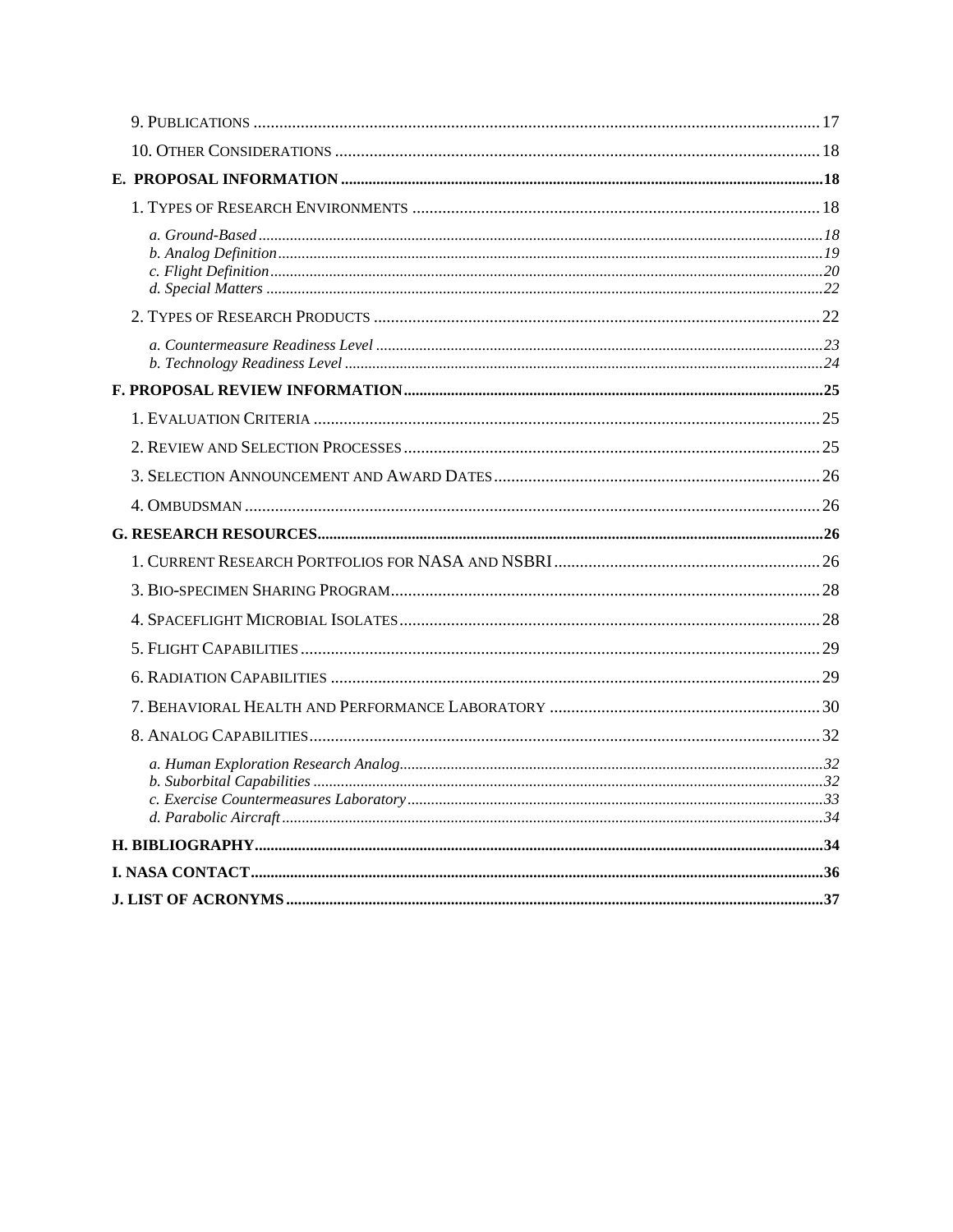## <span id="page-3-0"></span>**A. Executive Summary**

This National Aeronautics and Space Administration (NASA) Research Announcement (NRA), entitled Human Exploration Research Opportunities (HERO)–2015, solicits applied research in support of NASA's Human Research Program (HRP). The HRP contains six Elements: Space Radiation, Human Health Countermeasures, Exploration Medical Capability, Behavioral Health and Performance, Space Human Factors and Habitability, and International Space Station Medical Project. Fourteen disciplines or areas support the Program: the Behavioral Health and Performance, Bone, Cardiovascular, Extravehicular Activity, Immunology, Medical Capabilities, Muscle, Nutrition, Pharmacology, Radiation, Sensorimotor, Advanced Food Technology, Advanced Environmental Health, and Space Human Factors Engineering Disciplines. The National Space Biomedical Research Institute (NSBRI) is a nonprofit organization competitively selected by NASA that uses an integrated team approach to advance biomedical research and countermeasure development. The NSBRI works in close partnership with the HRP through a Cooperative Agreement. This NRA covers all aspects of research to provide human health and performance countermeasures, knowledge, technologies, and tools to enable safe, reliable, and productive human space exploration.

Awards generally range from under \$100K per year for focused, limited efforts (e.g., data analysis) to \$450K per year for extensive activities (e.g., development of scientific hardware) and will be made as grants. The funds available for awards in each research opportunity offered in this NRA range from less than one to several million dollars. This range allows selection from a few to as many as a dozen proposals depending on the program objectives and the submission of meritorious proposals. The period of performance for an award can range from one to five years. All categories of United States (U.S.) institutions are eligible to submit proposals in response to this NRA. Any changes or modifications to any of these guidelines will be specified in the descriptions of the relevant research opportunities in the solicited research response area appendices of this solicitation.

Details of the solicited research opportunities are given in the solicited research response area appendices of this NRA, and it is anticipated that several response area appendices will be issued throughout the year as needed. Most research opportunities will use a two-step proposal submission process, though some research opportunities may use a one-step submission process. Proposals that do not conform to the standards outlined in this solicitation will be declared noncompliant and will be handled in accordance with NASA Federal Acquisition Regulation Supplement 1815.305-70 [\(http://www.hq.nasa.gov/office/procurement/regs/1835.htm\)](http://www.hq.nasa.gov/office/procurement/regs/1835.htm). Proposal due dates are given in this NRA, which will be posted at [http://nspires.nasaprs.com/.](http://nspires.nasaprs.com/) Interested proposers should monitor [the](http://nspires.nasaprs.com/) website or subscribe to the Human Exploration and Operations Mission Directorate electronic notifications system through their NASA Solicitation and Proposal Integrated Review and Evaluation System (NSPIRES) account for new research opportunities or amendments to this NRA through July 2016, at which time release of a subsequent HERO NRA is planned. Proposers should monitor Frequently Asked Questions (FAQs), posted alongside this solicitation, that will be updated periodically with questions and answers posed by potential investigators.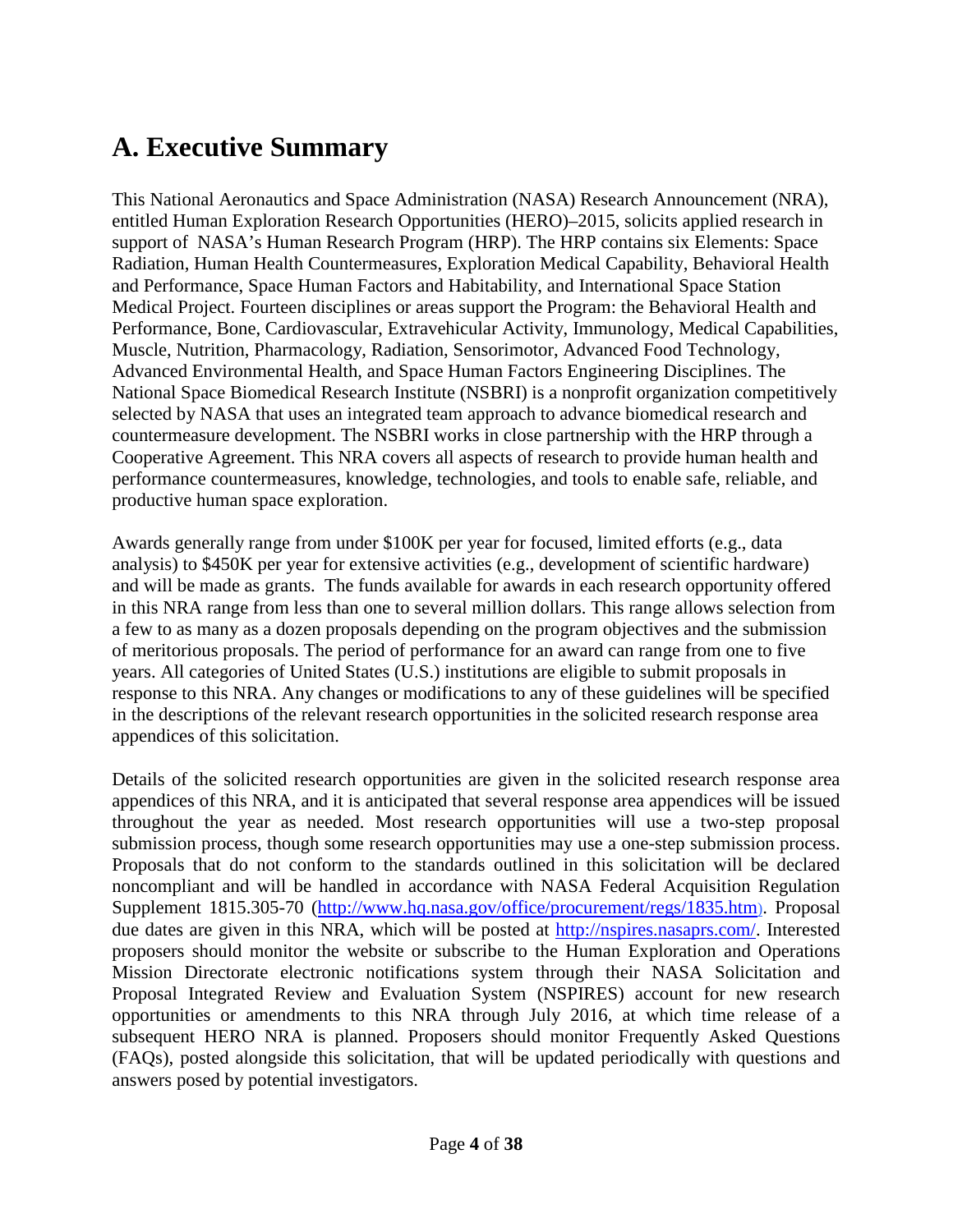# <span id="page-4-0"></span>**B. Human Research Program**

#### <span id="page-4-1"></span>**1. Background**

The HRP investigates and mitigates the highest risks to astronaut health and performance in exploration missions. The goal of the HRP is to provide human health and performance countermeasures, knowledge, technologies, and tools to enable safe, reliable, and productive human space exploration. The scope of this goal includes both the successful completion of exploration missions and the preservation of astronaut health over the life of the astronaut.

The National Space Biomedical Research Institute (NSBRI) in Houston, Texas, is a nonprofit organization competitively selected by NASA that uses an integrated team approach to advance biomedical research and countermeasure development. The NSBRI works in close partnership with the HRP through a Cooperative Agreement. Program information for each of the NSBRI research teams is available at [http://www.nsbri.org.](http://www.nsbri.org/)

Two foundational documents of the HRP are the Human Research Program Requirements Document (PRD, Rev. G) and the Human Research Program Integrated Research Plan (IRP, Rev. G). The PRD lists the crew health and performance risks that the HRP must understand and mitigate. The IRP describes the plan to understand and reduce the risks. Proposers should note that the IRP is more recently updated and should be considered correct when differences are seen between the documents.

The PRD [\(https://www.nasa.gov/hrp/research/announcements\)](https://www.nasa.gov/hrp/research/announcements) describes the high-level requirements that the HRP must meet. The requirements in the PRD are divided into the following three categories: (1) human system standards (PRD section 4), (2) human health and performance risks (PRD section 5) and (3) provisions of enabling capabilities (PRD section 6). Table 3 of the PRD contains Human Research Program Risks. All of the risks in the table are dynamic. New risks will likely be identified with further spaceflight experience. Other risks may be retired if they are successfully mitigated, or if increased understanding lessens their severity. The research topic areas described in the appendices of this NRA derive from the need to address crew health and performance risks articulated in Table 3 of the PRD.

The IRP describes HRP's research activities that are intended to address the needs of human space exploration and serve HRP customers. The IRP illustrates the HRP's research plan through 2025. The Human Research Roadmap [\(http://humanresearchroadmap.nasa.gov\)](http://humanresearchroadmap.nasa.gov/) is a Web-based version of the IRP that allows users to search HRP risks, gaps, and tasks.

<span id="page-4-2"></span>In the past, NASA has conducted their spaceflight research on six-month missions on the International Space Station (ISS). However, starting in 2017, there will be a series of one-year missions on the ISS in addition to the six-month missions. The one-year missions will be supplemented with shorter 45-day missions. When appropriate, the proposed research should consider these different mission durations on the ISS.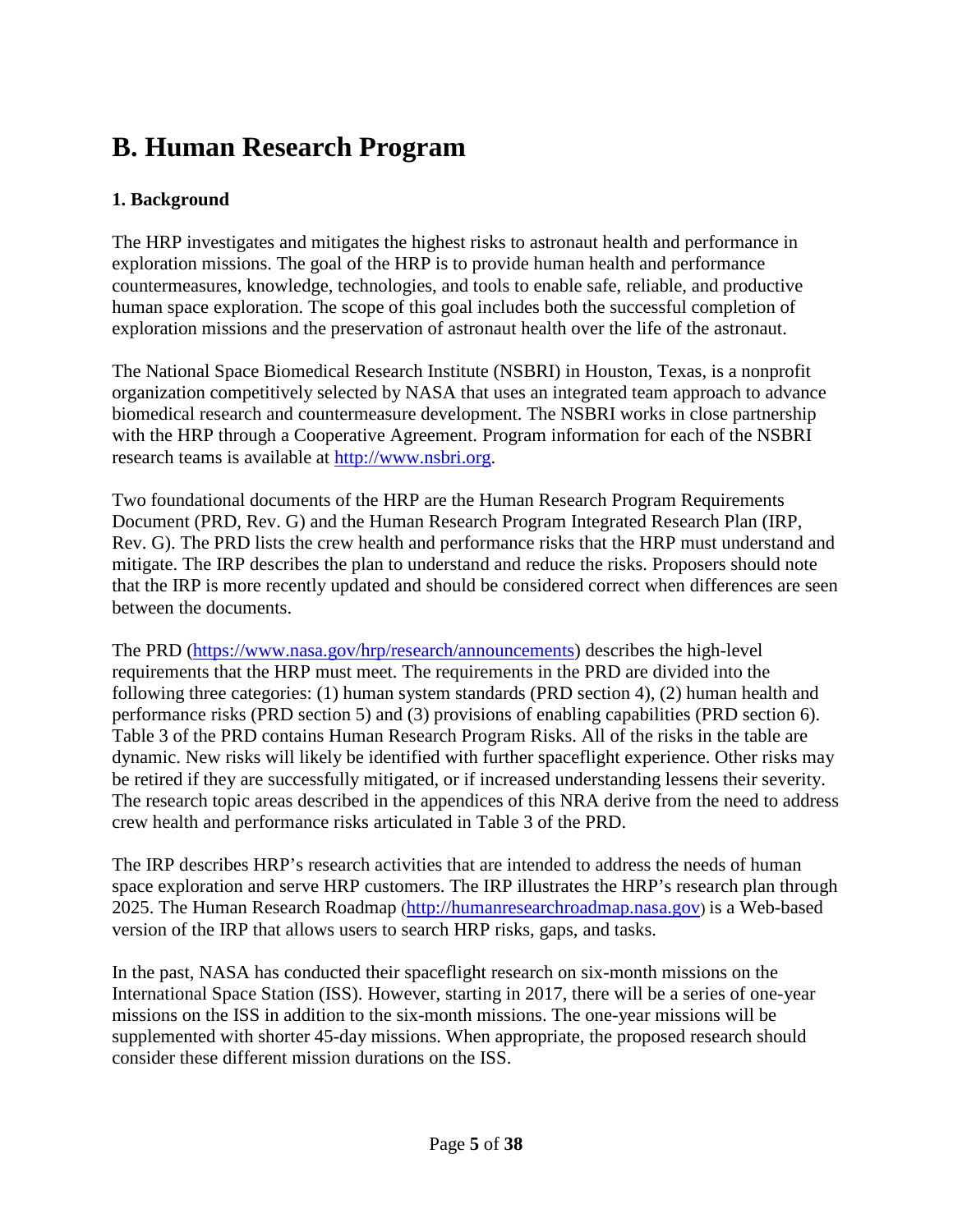#### **2. Goals and Objectives**

The goal of the HRP is to provide human health and performance countermeasures, knowledge, technologies, and tools to enable safe, reliable, and productive human space exploration. The scope of this goal includes both the successful completion of exploration missions and the preservation of astronaut health over the life of the astronaut. The following specific objectives support this goal:

- 1. Quantification of the crew health and performance risks associated with human spaceflight for the various exploration missions.
- 2. Development of countermeasures to provide mission planners and system developers with strategies for mitigating crew health and performance risks.
- 3. Development of technologies to provide mission planners and system developers with strategies for monitoring and mitigating crew health and performance risks.

This NRA solicits research that addresses at least one of these specific objectives.

# <span id="page-5-0"></span>**C. Solicitation**

#### **It is critical for investigators to read carefully ALL of the instructions in this NRA.**

Proposals submitted in response to this NRA should be submitted to the most relevant research opportunity described in the solicited research response area appendices (see also the *Table of Contents* that prefaces this NRA). Many of the research topic area emphases are different from those that have appeared in previous NRAs. All proposals will ultimately undergo a scientific merit peer review using similar processes and procedures, but procedures and forms for proposal submission differ for each solicited research response area appendix. The eventual funding of selected proposals will vary for the different types of awards. Proposers must determine whether their proposed research is best suited to being conducted with NASA or as part of an integrated research team of the NSBRI. **Do not submit the same research proposal to more than one opportunity within this solicitation (e.g., submit either a NASA individual investigator proposal or an NSBRI team proposal)**.

#### <span id="page-5-1"></span>**1. Proposal Solicitation Process**

Most research topic area opportunity appendices require that proposals be submitted using a twostep process, but some appendices use a one-step process. In the two-step process, Step-1 proposals submitted in response to this NRA will be evaluated by NASA or the NSBRI to determine how well they match one of the stated areas of emphasis identified in the solicited research response area appendices. Only the proposals that NASA or the NSBRI considers responsive to their respective areas of emphasis will be invited to submit Step-2 proposals. NASA reserves the right to act in the best interests of the Federal Government in the matter of acceptance and evaluation of all proposals. NASA HRP, NASA Space Biology [\(http://www.nasa.gov/pdf/541222main\\_10-05-17%20FSB%20Sci%20Plan-Signed\\_508.pdf\)](http://www.nasa.gov/pdf/541222main_10-05-17%20FSB%20Sci%20Plan-Signed_508.pdf), and the NSBRI may share Step-1 and Step-2 proposals submitted in response to this solicitation.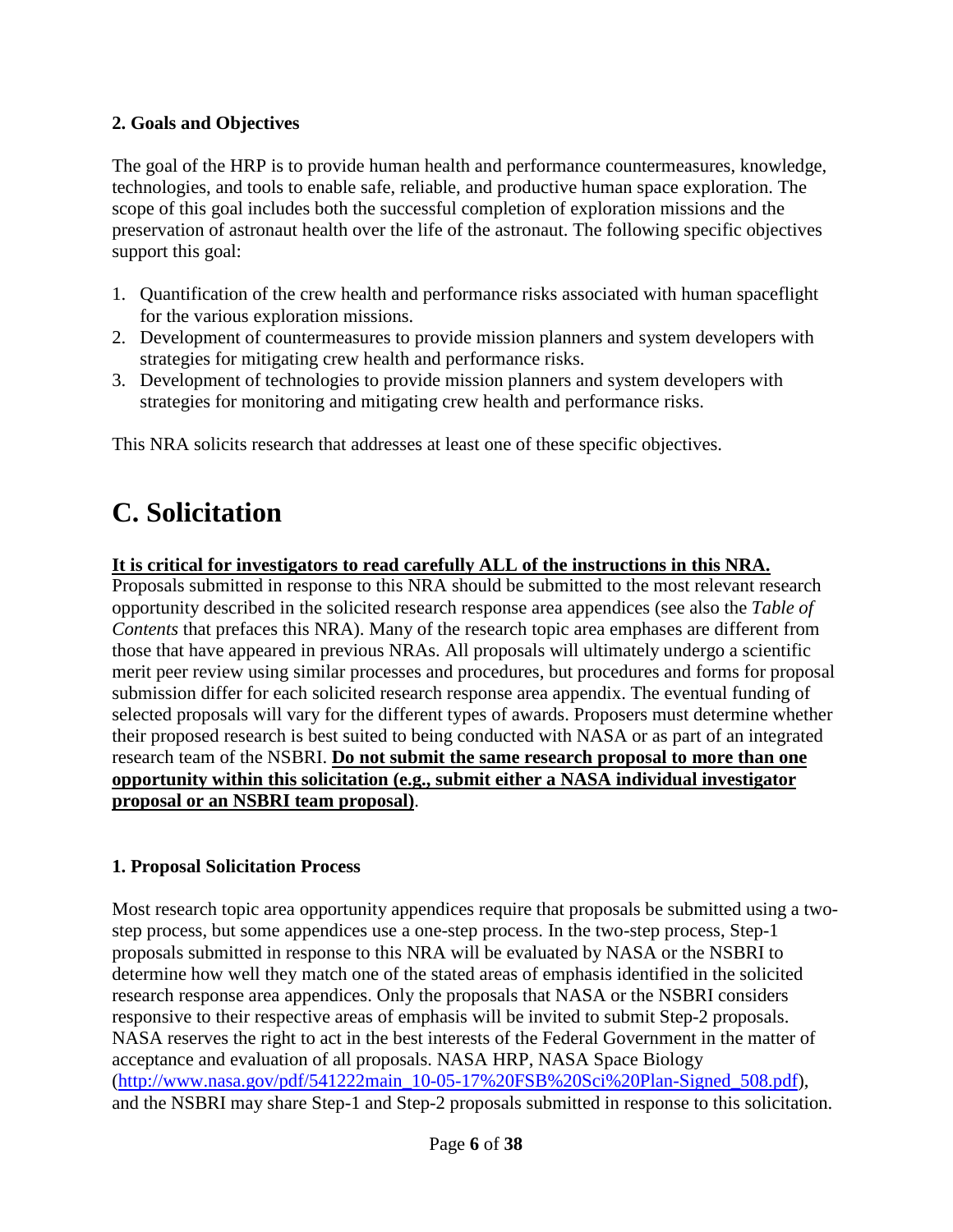Investigators of Step-1 proposals submitted in response to one opportunity described in this solicitation may be invited to submit a Step-2 proposal to a different opportunity described in this solicitation. In the one-step process, proposers will submit only one proposal, which will be evaluated for merit and relevancy to HRP.

## <span id="page-6-0"></span>**2. Solicited Research Opportunities**

This NRA solicits proposals in response to the topic areas described in the following research opportunity appendices:

- **Appendix A:** NASA Research and Technology Development to Support Crew Health and Performance in Space Exploration Missions - proposals are solicited that address specific research emphases of the Behavioral Health and Performance, Human Health Countermeasures, and Space Human Factors and Habitability Elements. Unless otherwise noted, these projects are expected to be multiple- year efforts.
- **Appendix B:** NSBRI Research and Technology Development to Support Crew Health and Performance in Space Exploration Missions - proposals are solicited in the NSBRI team areas of Human Factors and Performance, Musculoskeletal Alterations, Neurobehavioral and Psychosocial Factors, Radiation Effects, and Smart Medical Systems and Technology. These projects are expected to last no more than one year.
- **Appendix C:** NASA Human Research Program Omnibus Opportunity proposals are solicited that address any of the risks listed in the Integrated Research Plan. These projects are expected to last no more than one year.
- **Appendix D:** NASA Human Research Program Artificial Gravity Opportunity proposals are solicited that address research emphases related to Artificial Gravity. Unless otherwise noted, these projects are expected to be multiple-year efforts.
- **Appendix E:** NASA Ground-Based Studies in Space Radiobiology proposals are solicited in the area of Space Radiation Biology to use beams of high-charge, high-energy particles simulating space radiation at the NASA Space Radiation Laboratory (NSRL), at Brookhaven National Laboratory (BNL) in Upton, New York. These projects are expected to be multipleyear efforts.

Additional solicited proposal opportunity appendices may be issued throughout the year as needed. Investigators may submit more than one proposal in response to this NRA; **however, identical proposals may NOT be submitted to more than one solicited research response area appendix.**

## <span id="page-6-1"></span>**3. Education and Public Outreach**

Research projects funded by NASA present an opportunity for NASA to enhance and broaden public knowledge, understanding of, and appreciation for biological and biomedical research, and the value of this research in space environments. Individuals participating in NASA research projects have a responsibility to foster the development of a scientifically informed public. Therefore, all participants in this NRA are strongly encouraged to promote general scientific literacy and public understanding of biological and biomedical sciences, space environments, and NASA projects through formal and informal education opportunities.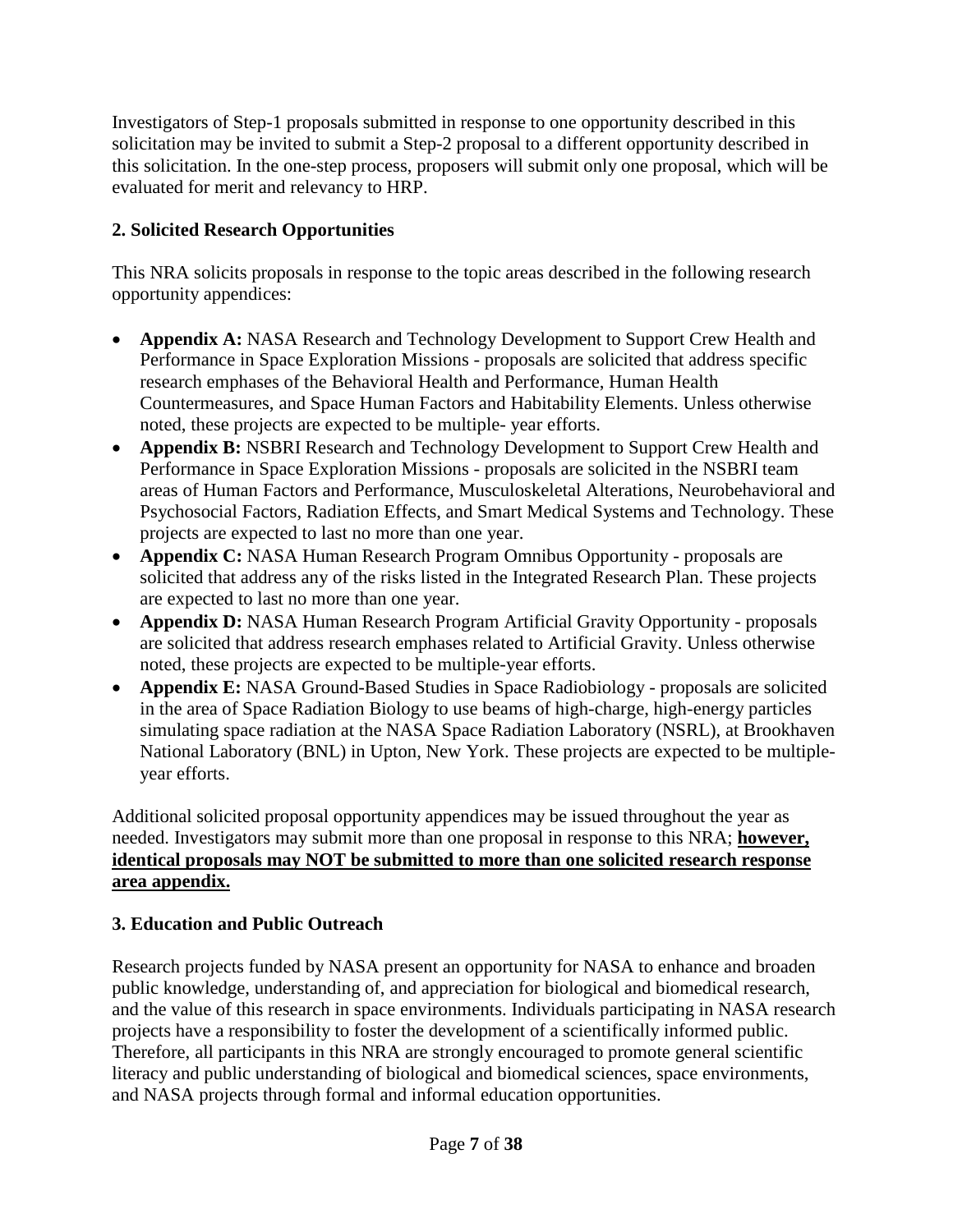#### <span id="page-7-0"></span>**4. Vertebrate Animal Scientific Review**

NASA requires that any and all research proposals that request funding for vertebrate animal research shall be reviewed as described in the Vertebrate Animal Scientific Review (VASR) section posted alongside each applicable solicited research response area. Each response that requires vertebrate animals must address the five points outlined in the VASR. The VASR requirements are in addition to Institutional Animal Care and Use Committee (IACUC) requirements, if appropriate.

#### <span id="page-7-1"></span>**5. Sample Size Specification Guidelines for NASA Research Studies**

Statistical planning plays an important role in virtually all scientific research. It plays a particularly valuable role in the design of experiments, including specification of sample size(s), and also in the analysis of outcomes that address primary aims and hypotheses. As a result, principal investigators (PI) are highly encouraged to recruit statisticians as co-investigators (Co-I), so that they can apply their skills to help produce high-quality research proposals.

The Sample Size Specification Guidelines document posted alongside this NRA gives particular emphasis to the problem of how to arrive at and justify experiment sample size(s). The recommendations are necessarily general, and may not be universally applicable. Nevertheless, these guidelines are intended to clarify an understanding among PI's, grant reviewers, and NASA pertaining to sample-size issues for NASA research studies.

It is the responsibility of the PI to propose a study that has a reasonable likelihood of detecting an effect with some clinical, operational, or scientific meaning. If applicable, the study description should include a range of possible sample sizes and their associated power. If your study is selected as a candidate for funding, you may be asked to explain or modify assumptions and calculations pertaining to sample size prior to funding determination.

## <span id="page-7-2"></span>**6. NASA Safety Policy**

Safety is NASA's highest priority. Safety is the freedom from those conditions that can cause death, injury, occupational illness, damage to or loss of equipment or property, or damage to the environment. NASA's safety priority is to protect: 1) the public, 2) astronauts and pilots, 3) the NASA workforce (including employees working under NASA instruments), and 4) high-value equipment and property. All research conducted under NASA auspices shall conform to this philosophy.

It is the intent of NASA to implement the results of its funded research as rapidly as possible if it can have an impact on crew health and safety. To that end, NASA requests that PIs with such findings bring them to the attention of the appropriate party within the NASA Human Health and Performance Directorate as soon as possible after discovery. An example of such a finding is one in which an immediate danger to crew health is discovered, or which identifies a potentially harmful situation which could be alleviated by rapid modification of crew operations. The appropriate person to contact will depend on the perceived severity of the finding: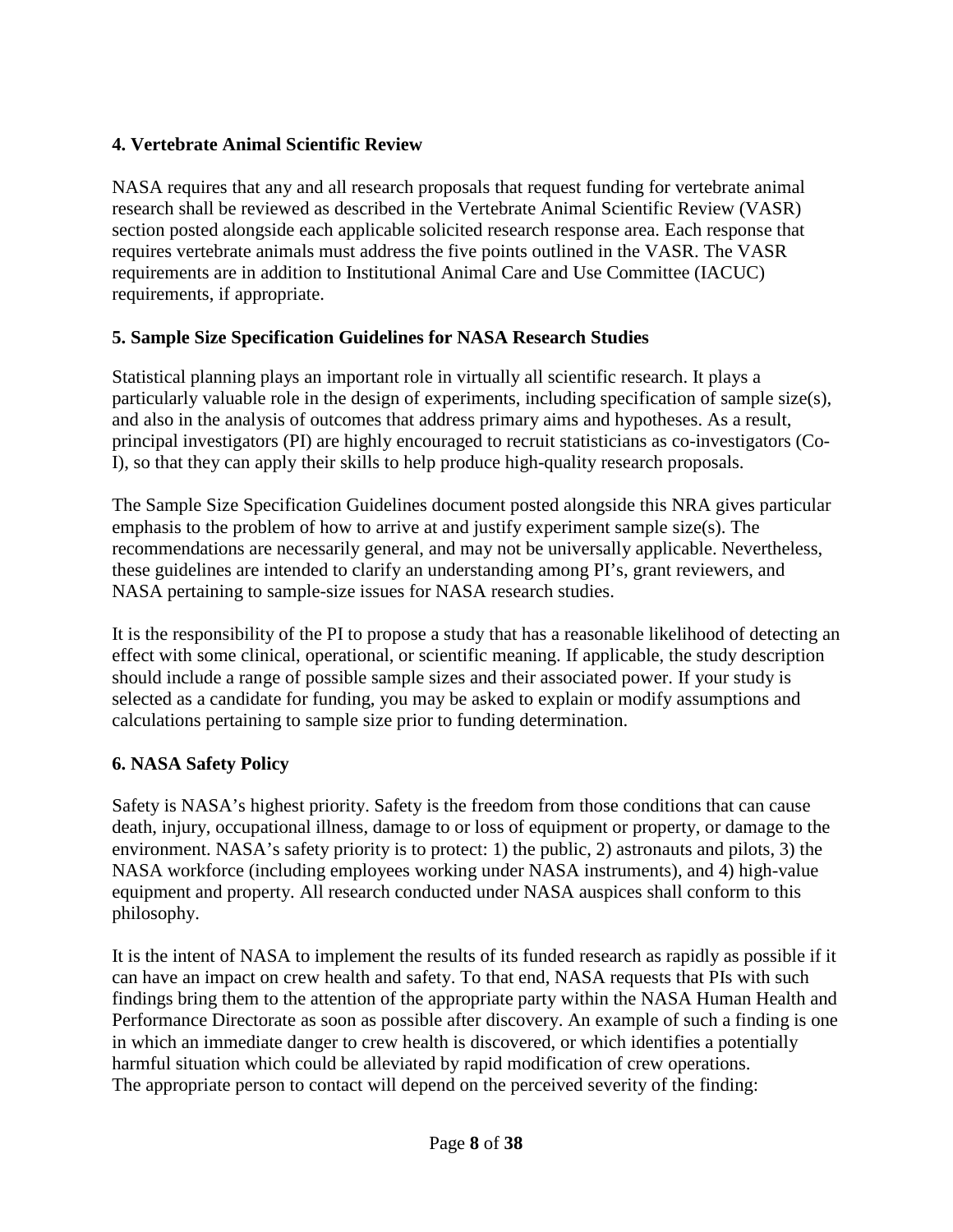Immediate danger to crew health and safety:

Jeff Davis, MD Director, Human Health and Performance Directorate 281-483-0393 jeffrey.r.davis@nasa.gov

Terry Taddeo, MD Supervisory Medical Officer 281-483-7041 terrance.a.taddeo@nasa.gov

Serious but not imminent concern about crew health and safety:

Mark Shelhamer, ScD Chief Scientist, Human Research Program 281-244-7330 [mark.j.shelhamer@nasa.gov](mailto:mark.j.shelhamer@nasa.gov)

In some cases, the PI may be requested to come to Johnson Space Center (JSC) and make a presentation on the findings to the Human System Risk Board (HSRB), which assesses the status of the major risks to crew health and performance on a continuing basis. Nothing in this procedure is intended to interfere with rights to intellectual property such as publication and presentation at scientific conferences; HSRB is a closed forum not open to the public. Questions about this safety policy can be directed to Dr. Mark Shelhamer.

#### <span id="page-8-0"></span>**7. Human Genetic Research**

NASA JSC requires that genetic research on human volunteers must be in compliance with JID 1800.4 that can be found at [http://irb.nasa.gov/docs/nasaCPHS-JID1800\\_4.pdf.](http://irb.nasa.gov/docs/nasaCPHS-JID1800_4.pdf) The purpose of these regulations is to protect the privacy and personal medical information of the individuals on whom the genetic information is obtained for research purposes.

#### <span id="page-8-1"></span>**8. Consideration of Sex as a Biological Variable**

<span id="page-8-2"></span>NASA expects that sex as a biological variable will be factored into research designs, analyses, and reporting in vertebrate animal and human studies. Proposers should note that achieving an equal ratio of male to female participants for spaceflight studies may be difficult due to crew priorities and that it may be challenging to determine differences between sexes for in-flight studies due to small sample sizes. Ground-based studies should attempt to reach a more even distribution of sexes in the subjects. For both in-flight and ground-based studies, strong justification from the scientific literature, preliminary data, or other relevant considerations must be provided for applications proposing to study only one sex.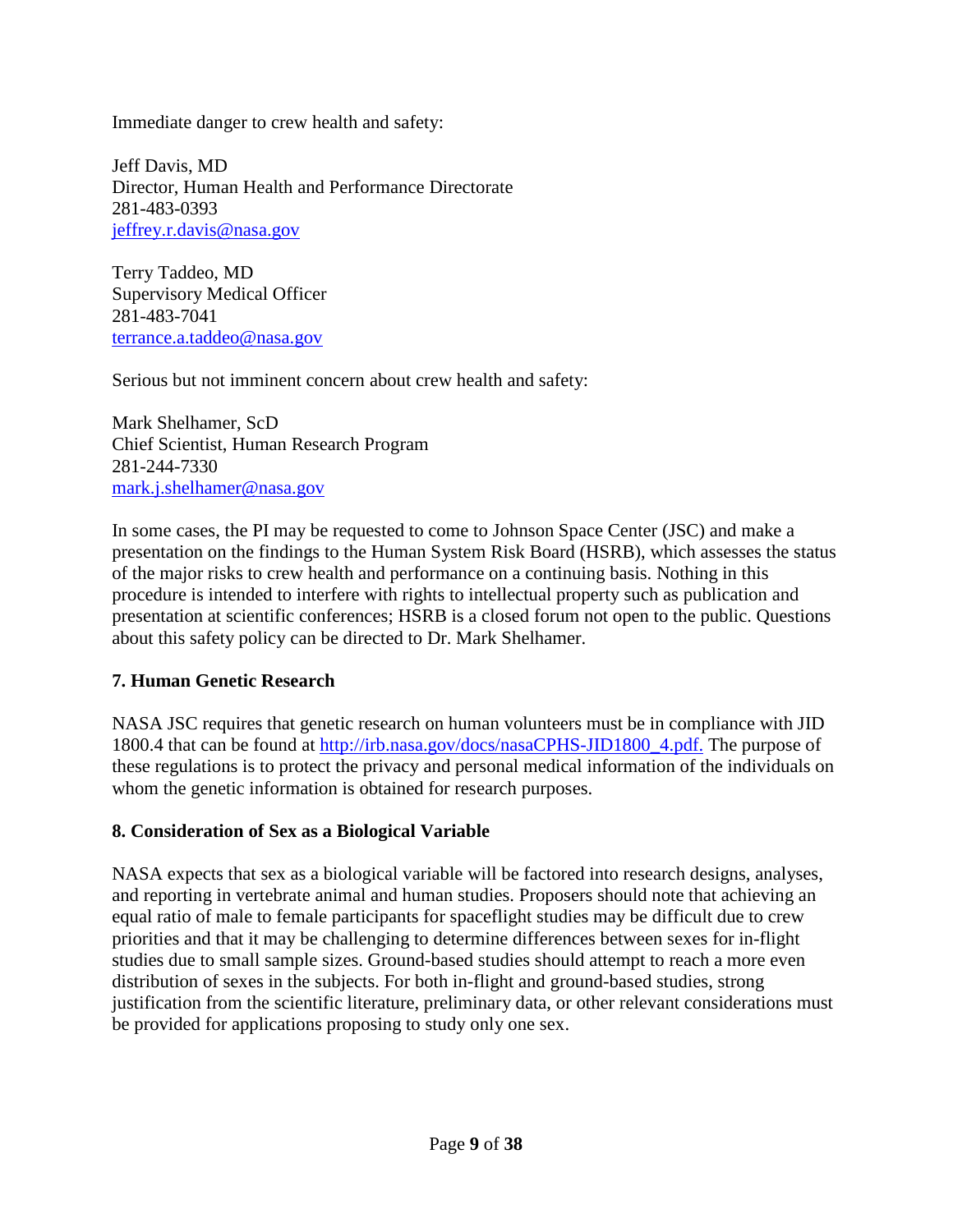#### **9. Availability of Funds for Award**

Funds are not currently available for awards under this NRA. The Government's obligation to make award(s) is contingent upon the availability of the appropriated funds from which payment can be made, and the receipt of proposals that are determined acceptable for NASA award under this NRA.

#### <span id="page-9-0"></span>**10. Additional Funding Restrictions**

The construction of facilities is not an allowed activity, unless specifically stated so in the program description. For further information on the allowability of costs, refer to the cost principles cited in the *NASA Federal Acquisition Regulations Supplement (NFS)* and the *Guidebook for Proposers (*[http://www.hq.nasa.gov/office/procurement/nraguidebook/\)](http://www.hq.nasa.gov/office/procurement/nraguidebook/). Travel, including foreign travel, is allowed as may be necessary for the meaningful completion of the proposed investigation, as well as for publicizing its results at an appropriate professional meeting.

This solicitation will result in grant awards only. Profit to commercial organizations under grants is not allowed.

Regardless of whether functioning as a team lead or as a team member, personnel from NASA centers must propose budgets based on Full Cost Accounting (FCA). Non-NASA U.S. Government organizations should propose based on FCA unless no such standards are in effect; in that case such proposers should follow the Managerial Cost Accounting Standards for the Federal Government as recommended by the Federal Accounting Standards Advisory Board. For further information, see [http://www.hq.nasa.gov/fullcost/.](http://www.hq.nasa.gov/fullcost/)

#### <span id="page-9-1"></span>**11. Award Information**

The selected proposal is expected to be funded as a research grant in one-year increments for activities lasting one to five years as stipulated for each solicited research response area. The mechanism for funding each successful proposal will be a single grant, with funding allocations to participating investigators based on the submitted budget, available funds and project review. The funding duration will depend on proposal requirements, review panel recommendations, and continuing progress of the activity. Proposals will be evaluated as described under each solicited research response area. Proposals to continue or supplement existing grants, if selected, will result in a new grant.

<span id="page-9-2"></span>Anticipated award amounts are listed in each solicited research response area appendix. NASA does not provide separate funding for direct and indirect costs; thus, the amount of the award requested is the total of all costs submitted in the proposed budget.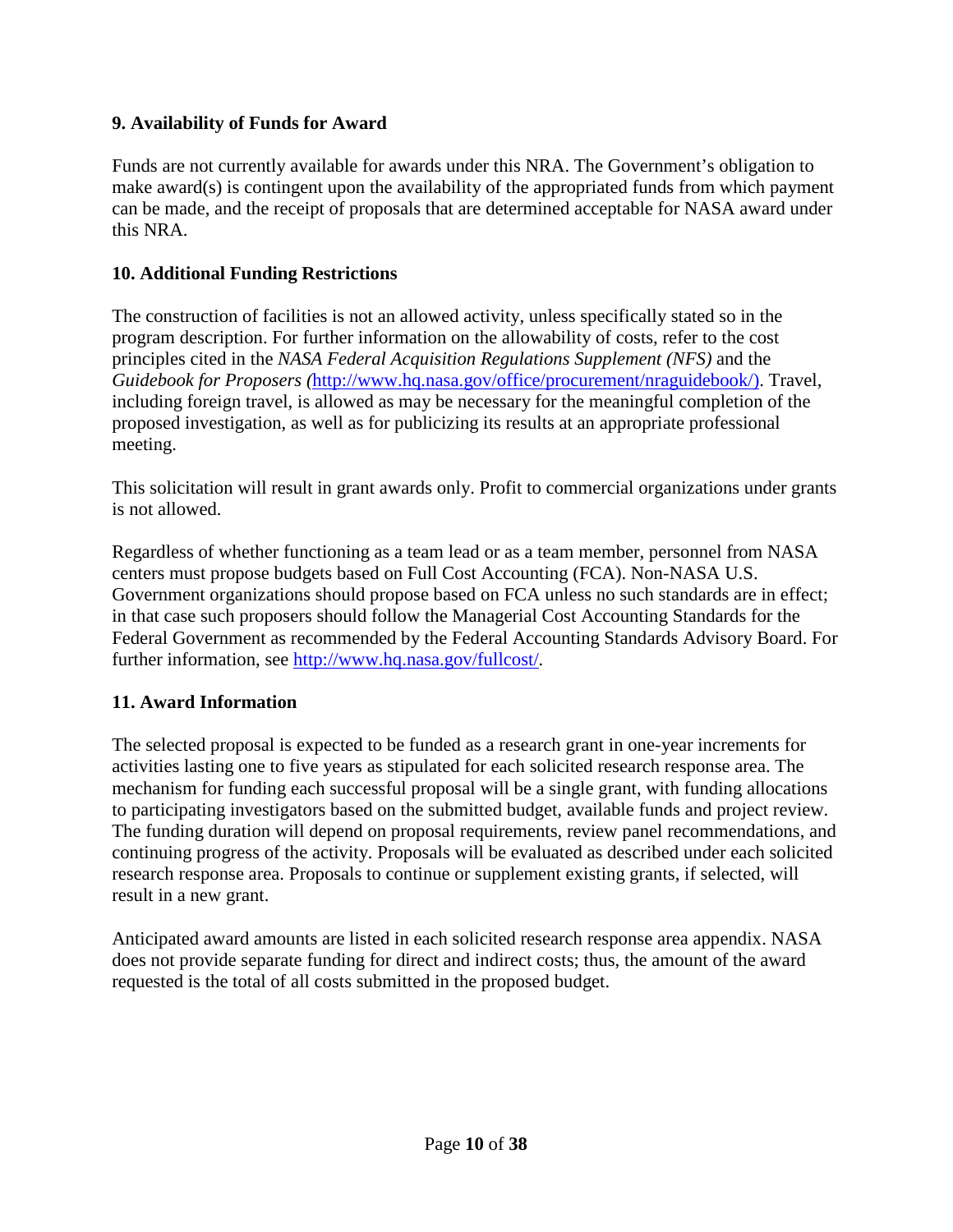# **D. Eligibility Information**

## <span id="page-10-0"></span>**1. Eligibility of Applicants**

All categories of United States (U.S.) institutions are eligible to submit proposals in response to this NRA. Principal Investigators may collaborate with universities, Federal Government laboratories, the private sector, and state and local government laboratories. In all such arrangements, the applying entity is expected to be responsible for administering the project according to the management approach presented in the proposal.

The applying entity must have in place a documented base of ongoing high quality research in science and technology, or in those areas of science and engineering clearly relevant to the specific programmatic objectives and research emphases indicated in this NRA. Present or prior NASA support of research or training in any institution or for any investigator is not a prerequisite to submission of a proposal.

#### <span id="page-10-1"></span>**2. Guidelines for International Participation**

## <span id="page-10-2"></span>**a. Guidelines for International Team Members on U.S. Proposals**

HRP welcomes international team members on U.S. proposals. International collaborations that demonstrate clear scientific benefits or cost savings are particularly encouraged.

Services and direct purchases provided by international team members are allowable as subcontracts on U.S. proposals. Additional information on international participation can be referenced at [http://www.hq.nasa.gov/office/procurement/regs/1835.htm.](http://www.hq.nasa.gov/office/procurement/regs/1835.htm)

## <span id="page-10-3"></span>**b. Guidelines for International Proposals**

NASA welcomes proposals from outside the U.S. However, foreign entities are generally not eligible for funding from NASA. Therefore, unless otherwise noted in the NRA, proposals from foreign entities should not include a cost plan unless the proposal involves collaboration with a U.S. institution, in which case a cost plan for only the participation of the U.S. entity must be included. Proposals from foreign entities and proposals from U.S. entities that include foreign participation must be endorsed by the respective government agency or sponsoring institution in the country from which the foreign entity is proposing. Such endorsement should indicate that the proposal merits careful consideration by NASA, and if the proposal is selected, sufficient funds will be made available to undertake the activity as proposed.

All foreign proposals must be typewritten in English and comply with all other submission requirements stated in the NRA. All foreign proposals will undergo the same evaluation and selection process as those originating in the U.S. All proposals must be received before the established closing date. Those received after the closing date will be treated in accordance with NASA FAR Supplement 1852.235-72, paragraph (g). Sponsoring foreign government agencies or funding institutions may, in exceptional situations, forward a proposal without endorsement if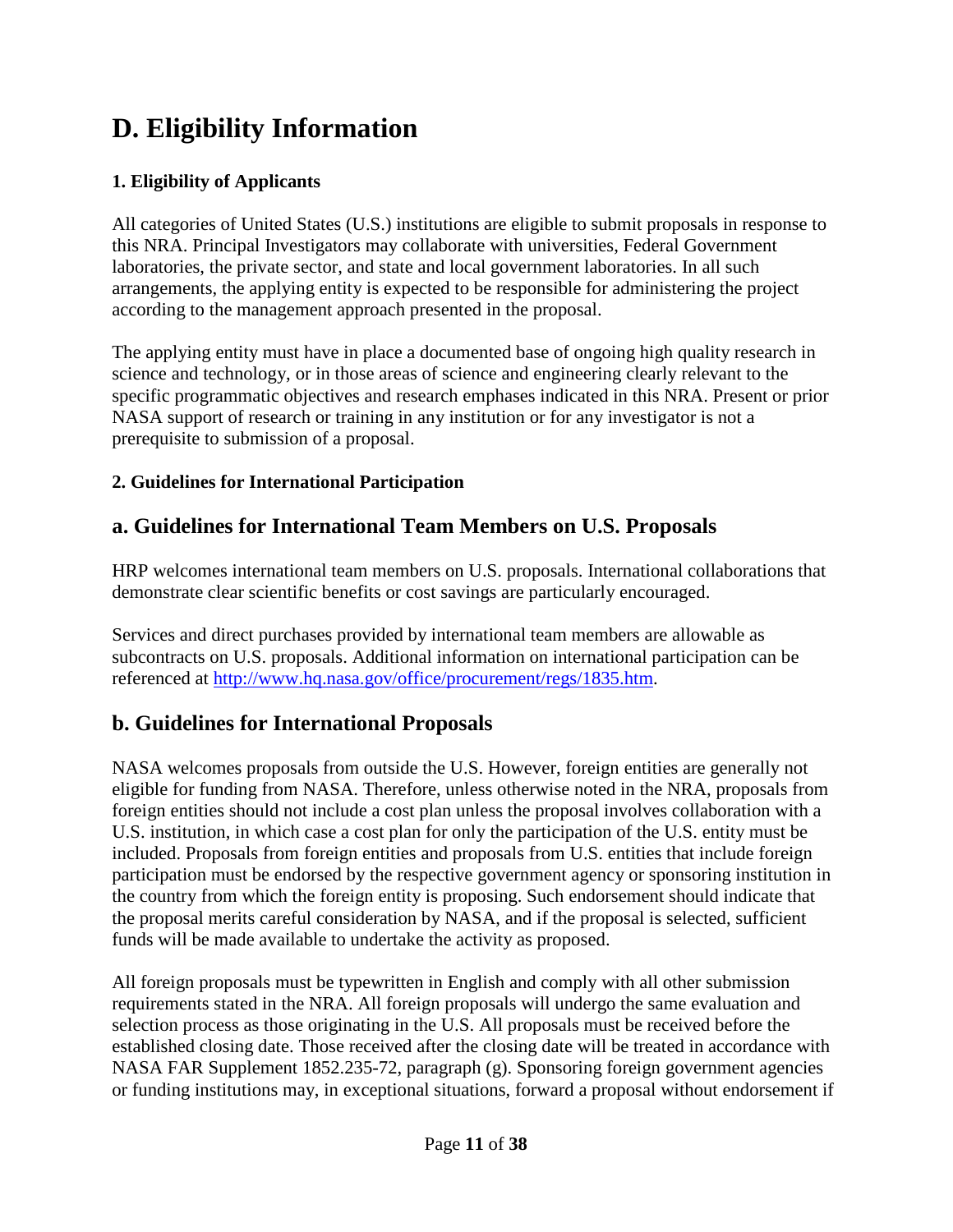endorsement is not possible before the announced closing date. In such cases, the NASA sponsoring office should be advised when a decision on endorsement can be expected.

Successful and unsuccessful foreign entities will be contacted directly by the NASA sponsoring office. Copies of these letters will be sent to the foreign sponsor. Should a foreign proposal or a U.S. proposal with foreign participation be selected, NASA's Office of External Relations will arrange with the foreign sponsor for the proposed participation on a no-exchange-of-funds basis, in which NASA and the non-U.S. sponsoring agency or funding institution will each bear the cost of discharging their respective responsibilities.

Depending on the nature and extent of the proposed cooperation, these arrangements may entail:

- (i) An exchange of letters between NASA and the foreign sponsor; or
- (ii) A formal Agency-to-Agency Memorandum of Understanding (MOU).

NASA's policy is to conduct research with non-U.S. organizations on a cooperative, no exchange-of-funds basis. Although Co-Investigators or collaborators employed by non-U.S. organizations may be identified as part of a proposal submitted by a U.S. organization, NASA funding through this NRA may not be used to support research efforts by non-U.S. organizations at any level; however, the direct purchase of supplies and/or services that do not constitute research from non-U.S. sources by U.S. award recipients is permitted. See NASA FAR Supplement Part 1835.016-70 for additional information on international participation, which can be referenced at [http://www.hq.nasa.gov/office/procurement/regs/1835.htm.](http://www.hq.nasa.gov/office/procurement/regs/1835.htm)

Also see NASA Policy Directive 1360.2B Initiation and Development of International Cooperation in Space and Aeronautics Programs, which is located at [http://nodis3.gsfc.nasa.gov/displayDir.cfm?Internal\\_ID=N\\_PD\\_1360\\_002B\\_&page\\_name=main](http://nodis3.gsfc.nasa.gov/displayDir.cfm?Internal_ID=N_PD_1360_002B_&page_name=main)

## <span id="page-11-0"></span>**c. Assurance of Compliance – China Funding Restriction**

All proposals submitted to this NRA must comply with the following: Assurance of Compliance with the Department of Defense and Full-Year Appropriation Act, Public Law 112-10 Section 1340(a); The Consolidated and Further Continuing Appropriation Act of 2012, Public Law 112- 55, Section 539; and future-year appropriations herein after referred to as "the Acts", whereas:

- a) NASA is restricted from using funds appropriated in the Acts to enter into or fund any grant or cooperative agreement of any kind to participate, collaborate, or coordinate bilaterally with China or any Chinese-owned company, at the prime recipient level and at all sub-recipient levels, whether the bilateral involvement is funded or performed under a no-exchange of funds arrangement.
- b) Definition: "China or Chinese-owned Company" means the People's Republic of China, any company owned by the People's Republic of China, or any company incorporated under the laws of the People's Republic of China.
- c) The restrictions in the Acts do not apply to commercial items of supply needed to perform a grant or cooperative agreement.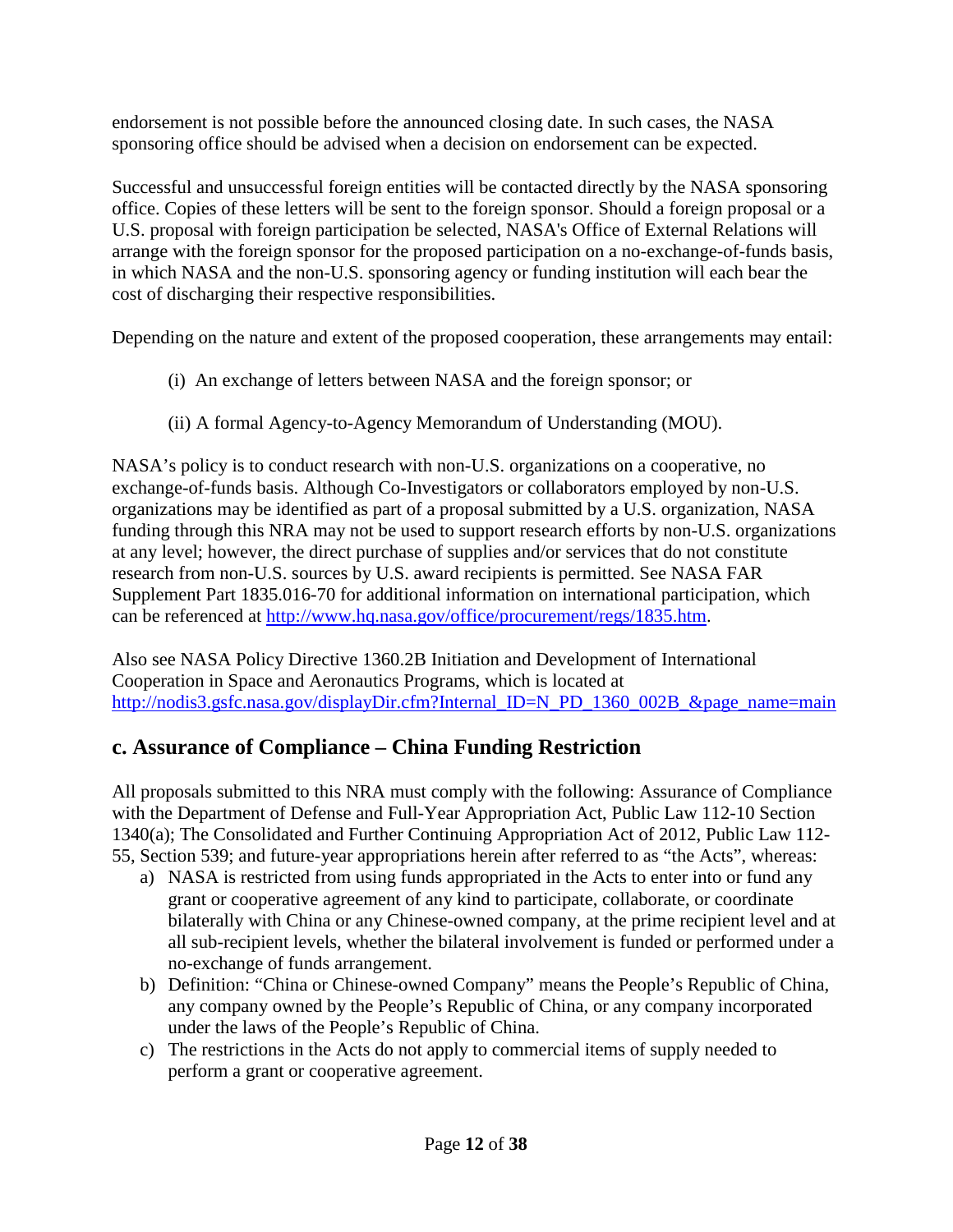d) By submission of its proposal, the proposer represents that the proposer is not China or a Chinese-owned company, and that the proposer will not participate, collaborate, or coordinate bilaterally with China or any Chinese-owned company, at the prime recipient level or at any sub-recipient level, whether the bilateral involvement is funded or performed under a no-exchange of funds arrangement.

## <span id="page-12-0"></span>**d. Export Control Guidelines Applicable to Proposals Including Foreign Participation**

Proposals including foreign participation must include a section discussing compliance with U.S. export laws and regulations, e.g., 22 CFR Parts 120-130 and 15 CFR Parts 730-774, as applicable to the circumstances surrounding the particular foreign participation. The discussion must describe in detail the proposed foreign participation and is to include, but not be limited to, whether or not the foreign participation may require the prospective investigator to obtain the prior approval of the Department of State or the Department of Commerce via a technical assistance agreement or an export license, or whether a license exemption/exception may apply. If prior approvals via licenses are necessary, discuss whether the license has been applied for or, if not, the projected timing of the application and any implications for the schedule. Information regarding U.S. export regulations is available

at <http://www.bis.doc.gov/licensing/exportingbasics.htm>

#### <span id="page-12-1"></span>**3. Cost Sharing or Matching**

If an institution of higher education, hospital, or other non-profit organization wants to receive a grant from NASA, cost sharing is not required. However, NASA can accept cost sharing if it is voluntarily offered. If a commercial organization wants to receive a grant, cost sharing is required unless the commercial organization can demonstrate that they are unlikely to receive substantial compensating benefits for performance of the work. If no substantial compensating benefits are likely to be received, then cost sharing is not required, but can be accepted. Acceptable forms of cost sharing are discussed in NFS 1816.303-70: [http://prod.nais.nasa.gov/cgi-](http://prod.nais.nasa.gov/cgi-bin/common/wg/mfs.cgi/data/glimpse/archives/63?link=http://prod.nais.nasa.gov:80/far/far0553-nfs0463/1816.htm&file=/data/web/html/far/far0553-nfs0463/1816.htm&line=528%23mfs)

[bin/common/wg/mfs.cgi/data/glimpse/archives/63?link=http://prod.nais.nasa.gov:80/far/far0553](http://prod.nais.nasa.gov/cgi-bin/common/wg/mfs.cgi/data/glimpse/archives/63?link=http://prod.nais.nasa.gov:80/far/far0553-nfs0463/1816.htm&file=/data/web/html/far/far0553-nfs0463/1816.htm&line=528%23mfs) [nfs0463/1816.htm&file=/data/web/html/far/far0553-nfs0463/1816.htm&line=528#mfs](http://prod.nais.nasa.gov/cgi-bin/common/wg/mfs.cgi/data/glimpse/archives/63?link=http://prod.nais.nasa.gov:80/far/far0553-nfs0463/1816.htm&file=/data/web/html/far/far0553-nfs0463/1816.htm&line=528%23mfs)

#### <span id="page-12-2"></span>**4. Data Management Plan**

Each proposal must include a Data Management Plan (DMP) that describes how data generated by the proposed research will be shared and preserved and how data collected will be made available to the public on completion of flight and ground-control experiments. If there is a valid reason why data-sharing and/or preservation is not possible or scientifically appropriate, there must be some justification. The DMP must describe how data sharing and preservation will enable validation of results, or how results could be validated if data are not shared or preserved. DMPs must provide a plan for making all research data underlying results and findings in publications digitally accessible at the time of publication. NASA will review DMPs during the second tier review of the research proposal.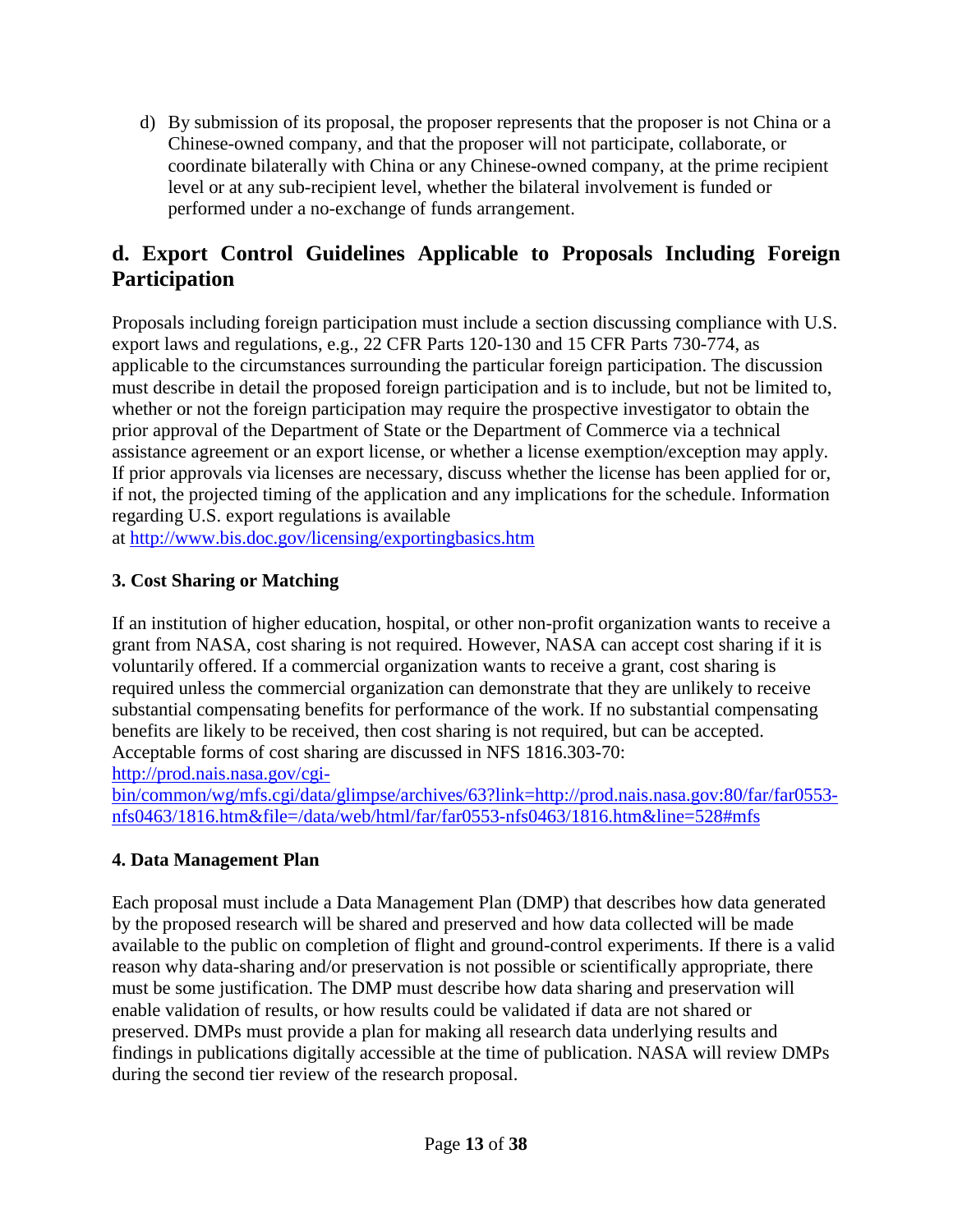#### <span id="page-13-0"></span>**5. Data Sharing**

Investigators should have an expectation of data sharing with other efforts where projects are synergistic or use the same spaceflight analog facility. Proposers should include a cost estimate to account for any anticipated data sharing. The adequacy of the data sharing plan will be considered by NASA when making recommendations about funding applications as appropriate. In making such considerations, prior to funding, NASA may negotiate modifications of data sharing plans with the PI. Any data sharing plans represent a commitment by the institution (and its subcontractors as applicable) to support and abide by the plan.

#### <span id="page-13-1"></span>**6. Study Archive**

The Federal Government exercises its license rights to all data collected through research programs sponsored by NASA. See 14 C.F.R. 1260.30. Therefore, all research data resulting from NASA funded studies must be submitted to NASA. These data are then archived in the NASA Life Sciences Data Archive (LSDA) [\(http://lsda.jsc.nasa.gov/\)](http://lsda.jsc.nasa.gov/) for the benefit of the greater research and operational spaceflight community. Archival data products may include but are not limited to low-level (raw) data, high-level (processed) data, and data products such as calibration data, documentation, related software, and other tools or parameters that are necessary to interpret the data. Plans for archiving should be detailed in the DMP section of the NRA grant proposal. Once a grant is awarded, the PI and the supporting NASA Element Scientist shall work with LSDA to outline specific archiving requirements in an LSDA Data Submission Agreement (DSA). These requirements shall include which data are to be included, the format of the data, and the timeframe in which the data is expected to be submitted for archiving. Per 2 CFR 1800.909, the Government has the right to use and disclose all data generated from this grant:

*"The Recipient grants to the Federal Government, a royalty-free, nonexclusive and irrevocable license to use, reproduce, distribute (including distribution by transmission) to the public, perform publicly, prepare derivative works, and display publicly, data in whole or in part and in any manner for Federal purposes and to have or permit others to do so for Federal purposes only."*

NASA recognizes the importance of the right of first publication in demonstrating and maintaining the scientific credentials of its funded investigators. In general, NASA intends to continue its discretionary policy of allowing the funded PIs a period of one (1) year after final data collection from subjects or acquisition of final specimen in spaceflight or ground-based investigations, before making the data available to other investigators through release from the LSDA. The details and any exceptions or special circumstances of this policy will be documented in each investigation's Data Submission Agreement. However, the HRP Chief Scientist has the prerogative, at any time, to include all extant results, whether published or unpublished, in HRP's internal analyses as needed for decisions pertaining to astronaut safety, health and performance and programmatic scope and direction. These analyses will not be published within the one-year period described above unless required by law or NASA policy.

For NASA-funded projects that necessitate overlap and/or coordination of methods and measures in a shared sample, investigators must specify that a shared sample will be used and define the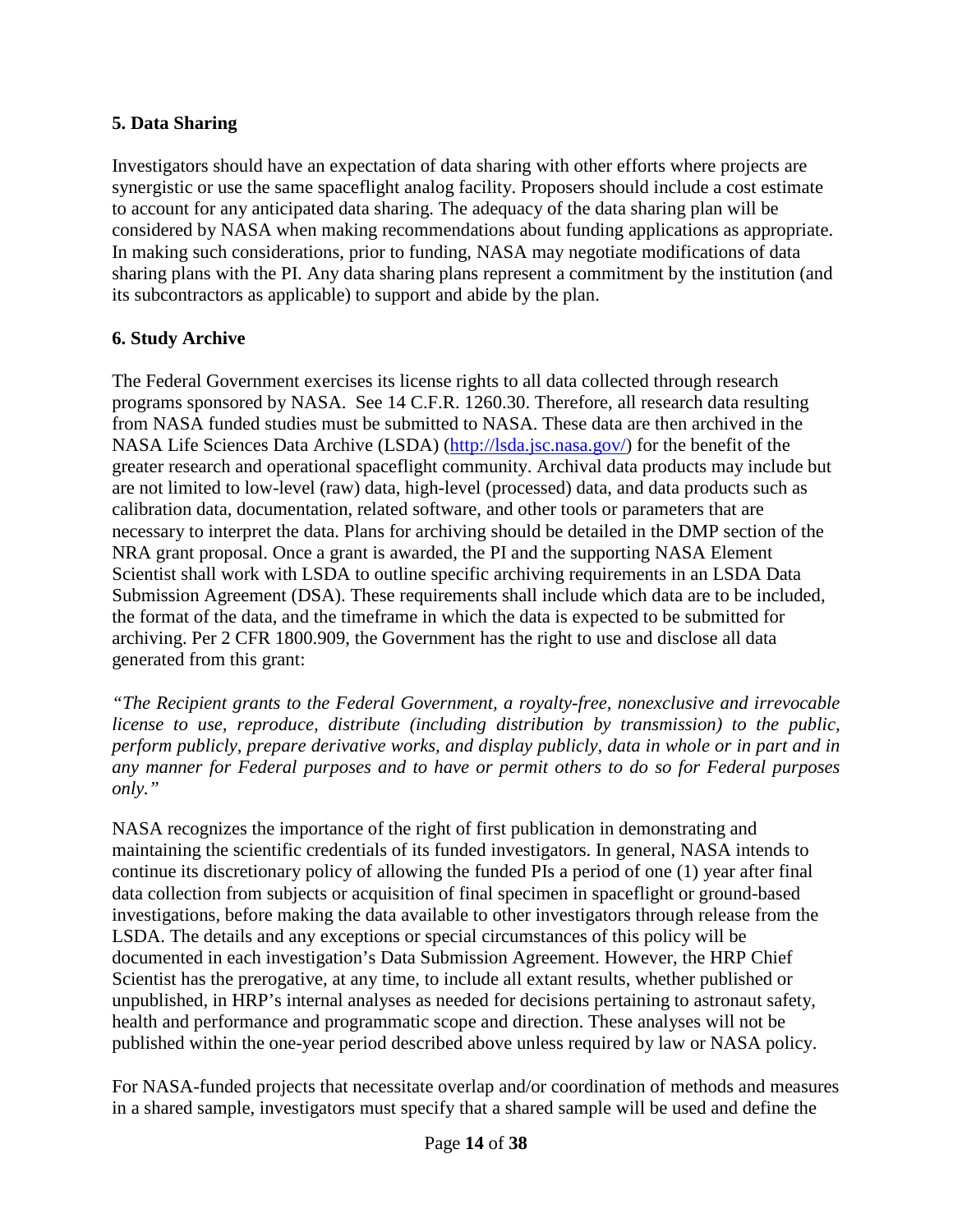data sharing measures in their Institutional Review Board (IRB) protocols and in the associated informed consents. Investigators must use any data sharing processes and forms mandated by the IRB. Investigators are expected to share flight and ground-based data with other PIs consistent with the approved protocols, upon request from a PI, and with the approval of the request by HRP. Timing of such between-investigator data sharing will happen as soon as possible after the data collection and investigators will be responsible for planning the timing and logistics of such sharing jointly, and will inform HRP of these plans prior to transferring data. IRB protocols must include language in informed consent forms notifying subjects of the potential for data sharing, language indicating the possibility of data sharing to the IRB, and any measures being requested via data sharing from other investigators. Once the investigation is complete, the full data set should be submitted to LSDA and may be released to other investigators for alternate uses.

## <span id="page-14-0"></span>**7. Individual Researcher Reporting**

## <span id="page-14-1"></span>**a. Annual Reporting**

The PI shall provide an annual written report to NASA. This report is due 60 days prior to the anniversary of the start of funding. Receipt of the annual report is a prerequisite for continued funding installments. This information will be used to assess the degree of progress of the project. A component of this annual report will be used for the NASA Space Life & Physical Sciences Research & Applications Division Task Book

[\(https://taskbook.nasaprs.com/Publication/welcome.cfm\)](https://taskbook.nasaprs.com/Publication/welcome.cfm). The Task Book includes descriptions of all peer-reviewed activities funded by the Human Exploration and Operations Mission Directorate (HEOMD). The Task Book is an invaluable source of information for NASA biological and biomedical researchers as well as the external scientific and technical communities. This information will consist primarily of:

- an abstract:
- a bibliographic list of publications;
- invention disclosures;
- a statement of progress, including a comparison with the originally proposed work schedule; and
- results of periodic data reviews

Additional reporting requirements may be added to ensure timely integration of the research or technology development into NASA.

## <span id="page-14-2"></span>**b. Intellectual Property Reporting**

The PI's institution must report each invention disclosure or patent application resulting from the grant to NASA within 60 days of investigator disclosure at [https://ntr.ndc.nasa.gov.](https://ntr.ndc.nasa.gov/)

Submit either a hard copy of Form 1679 (see [https://invention.nasa.gov/assets/downloads/nf1679.doc\)](https://invention.nasa.gov/assets/downloads/nf1679.doc) to NASA Innovative Partnerships Office, Mail Code AF2, 2101 NASA Parkway, Houston, TX 77058 OR submit online at [https://ntr.ndc.nasa.gov.](https://ntr.ndc.nasa.gov/) In the field designating contract number, please cite NCC 9-58.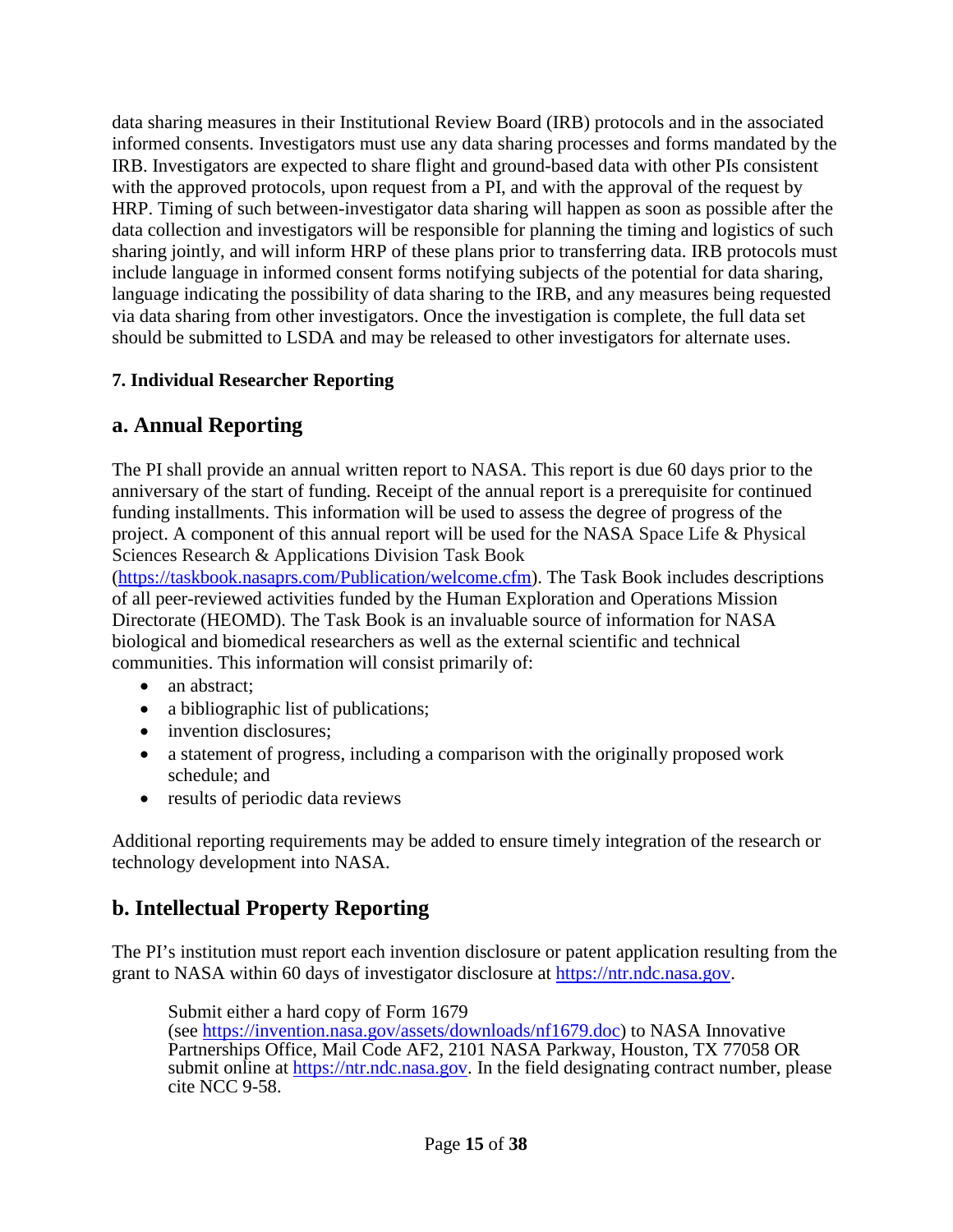## <span id="page-15-0"></span>**c. Final Report**

A final report must be provided to NASA at the end of the award funding period, including a detailed listing of all peer-reviewed publications. The final report is a requirement for eligibility for future NASA/NSBRI solicitations. The information in this report will consist primarily of:

- statement of the specific objectives;
- significance of the work;
- background;
- overall progress during the performance period;
- narrative discussion of technical approaches including problems encountered;
- accomplishments related to approach; and
- an appendix with bibliography, copies of all publications and reports, and intellectual property disclosures. Any publications or other public materials containing data are particularly important to include in this section.

#### <span id="page-15-1"></span>**8. Software Sharing Policy**

A software dissemination plan, with appropriate timelines, is expected in the application only if software development is a part of the application. There is no prescribed single use license for software produced through grants responding to this announcement. In accordance with federal law, NASA will protect the privacy and ownership rights of software developers. However, HRP does have goals for software dissemination, and reviewers will be instructed to evaluate the dissemination plan relative to these goals:

- 1. The software should be freely available to biomedical researchers and educators in the nonprofit sector, such as institutions of education, research institutions, and government laboratories.
- 2. The terms of software availability should permit the dissemination and commercialization of enhanced or customized versions of the software, or incorporation of the software or pieces of it into other software packages.
- 3. To preserve utility to the community, the software should be transferable such that another individual or team can continue development in the event that the original investigators are unwilling or unable to do so.
- 4. The terms of software availability should include the ability of researchers to modify the source code and to share modifications with other colleagues. An applicant should take responsibility for creating the original and subsequent "official" versions of a piece of software.
- 5. To further enhance the potential impact of their software, applicants are expected to propose a plan to manage and disseminate the improvements or customizations of their tools and resources by others. This proposal may include a plan to incorporate the enhancements into the "official" core software, may involve the creation of an infrastructure for plug-ins, or may describe some other solution.

The plan for software sharing will be evaluated during peer review together with any other resource sharing plans.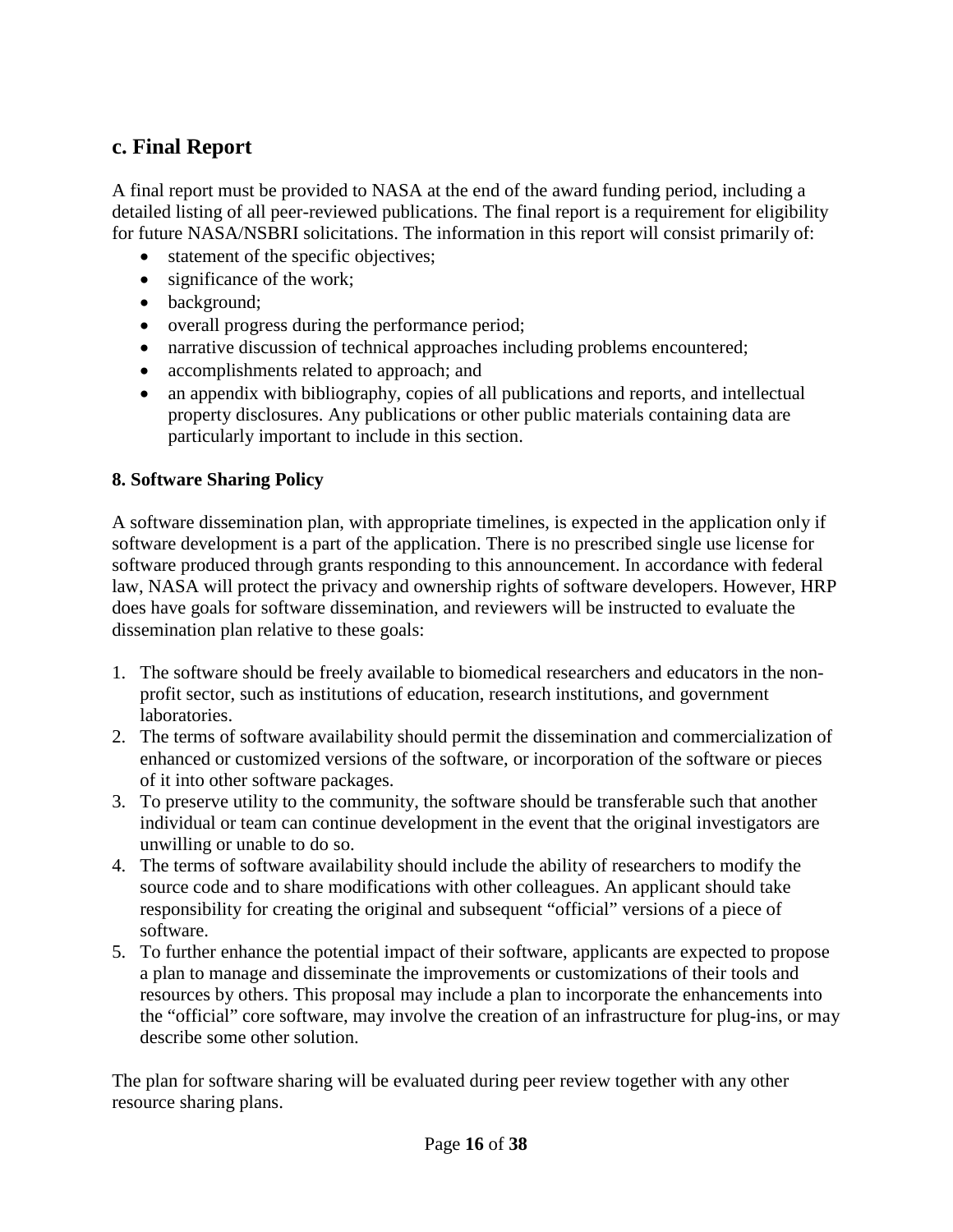The adequacy of the software sharing plans will be considered by NASA when making recommendations about funding applications as appropriate. In making such considerations, prior to funding, NASA may negotiate modifications of software sharing plans with the PI. Any software dissemination plans represent a commitment by the institution (and its subcontractors as applicable) to support and abide by the plan.

Software documentation must be turned over to NASA upon request and include any information necessary to transition the software to NASA information systems, servers, networks, etc. for use in the operations environment. The documentation must include source code and any information necessary to operate (e.g., operators manual).

## <span id="page-16-0"></span>**9. Publications**

All publications (including websites, presentations, or other electronic products) of any material based on or developed under NASA sponsored projects should conclude or begin with the following acknowledgement:

"This material is based upon work supported by the National Aeronautics and Space Administration under Grant/Contract/Agreement No. <xxxxxx>." Except for articles or papers published in peer-reviewed scientific, technical, or professional journals, the exposition of results from NASA supported research should also include the following disclaimer:

"Any opinions, findings, and conclusions or recommendations expressed in this article <or report, material, etc.> are those of the author(s) and do not necessarily reflect the views of the National Aeronautics and Space Administration."

As a courtesy, any releases of NASA photographic or illustrative data products should list NASA first on the credit line followed by the name of the PI institution, for example,

"Photograph <or illustration, figure, etc.> courtesy of NASA <or NASA Center managing the mission or program> and the <Principal Investigator institution>."

Please note that any research publications or presentations utilizing research data from Life Sciences Data Archive (LSDA) or crew medical data from Lifetime Surveillance of Astronaut Health (LSAH) must be submitted for review to ensure that no personally identifiable information data is included. In addition, recognition of either or both of these data sources must be included in the publication's or presentation's acknowledgments section if not otherwise included in the document.

HRP requires public disclosure of the results of its sponsored research within one year of the grant completion and, therefore, expects significant findings from supported research to be promptly submitted for peer reviewed publication with authorship(s) that accurately reflects the contributions of those involved. For all funded projects, HRP requests but does not require that scientific manuscripts prepared under HRP or NSBRI support be sent to the office of the HRP Chief Scientist before submission for publication. This is to determine if there may be inadvertent release of identifiable crew information, to identify synergies between projects, and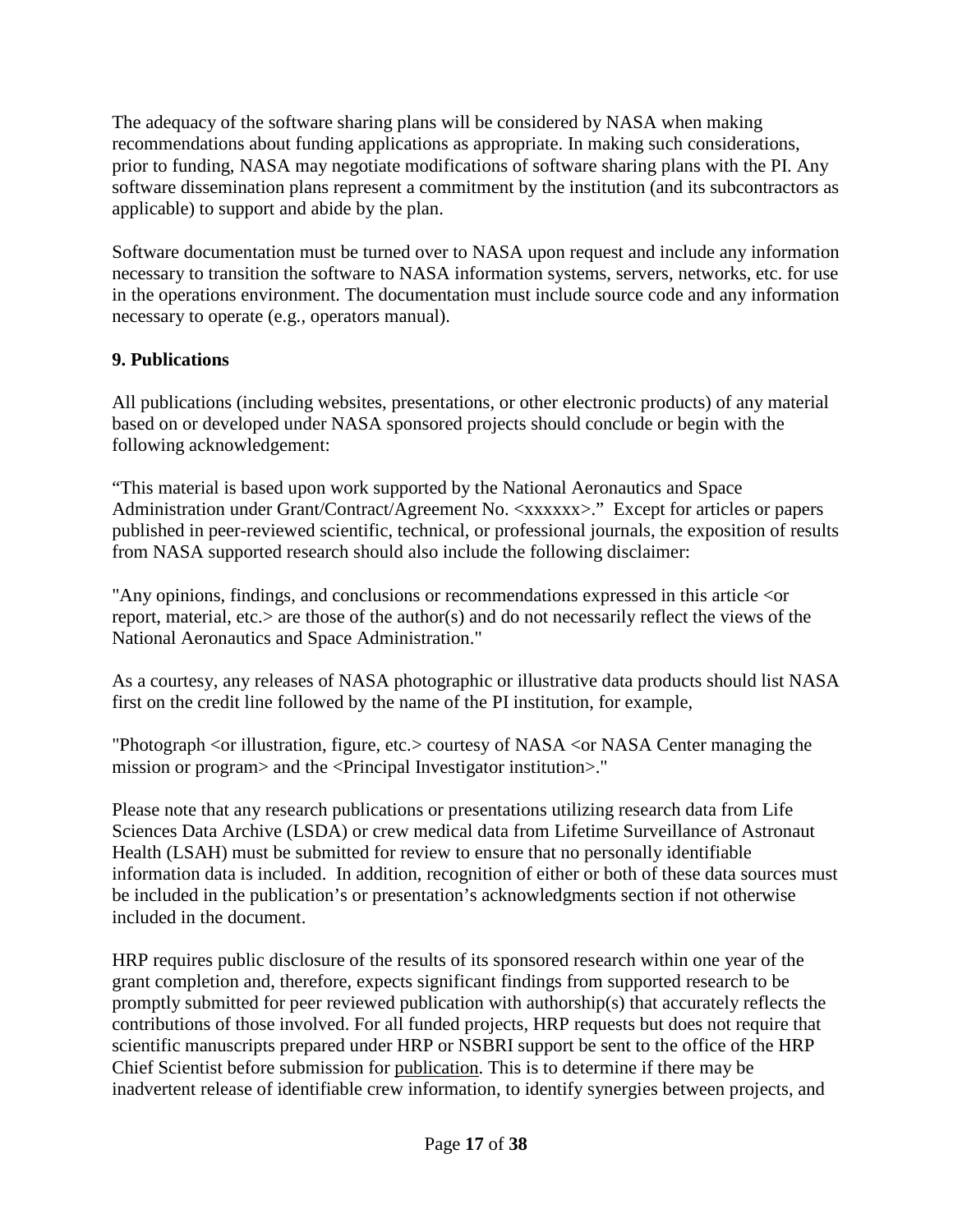to track program status. It will not be used to otherwise control the content of such manuscripts. In addition, any published manuscript funded by HRP should be submitted to the HRP Chief Scientist or his designee within one month of publication.

#### <span id="page-17-0"></span>**10. Other Considerations**

#### **Required Travel**

The proposal must include travel costs for the following: Annual NASA Human Research Program Investigators' Workshop. All NASA and NSBRI PIs are required to attend this workshop usually scheduled for February of each year in the vicinity of Houston, Texas.

#### **Optional Travel**

Visits to JSC Presentation at a professional society meeting (highly desirable)

## <span id="page-17-1"></span>**E. Proposal Information**

#### <span id="page-17-2"></span>**1. Types of Research Environments**

#### **Ground-Based, Analog Definition, Flight Definition**

Proposals selected for support through this NRA will be designated as either: 1) ground-based, 2) analog definition, or 3) flight definition. Commitment by NASA to proceed from analog definition or flight definition to the execution phase will be made only after additional engineering and feasibility assessments have been performed.

**Proposals that use appropriate non-human experimental models will be considered, for solicitations, if the proposer can demonstrate that the approach will accelerate the achievement of one or more of the three HRP program goals enumerated in section B.2 or if it will enable the achievement of one of the goals entirely without the use of human subjects.**

**Proposers who wish to use a facility that is not under their direct control must submit with their proposal application a letter from the respective facility manager or organization manager that states the following:**

**1. The PI has permission to use the particular facility.**

**2. The PI will pay the respective organization for the use of the facility. The cost of the facility should be included in the letter as well as in the proposal budget.**

## <span id="page-17-3"></span>**a. Ground-Based**

Investigations that do not propose to use analog facilities or to conduct flight studies are referred to as ground-based proposals in this solicitation. Investigators offered support for a ground-based study addressing topics in Section II or Section III of this solicitation will normally be expected to provide results useful to NASA after no more than three years for NASA and NSBRI awards.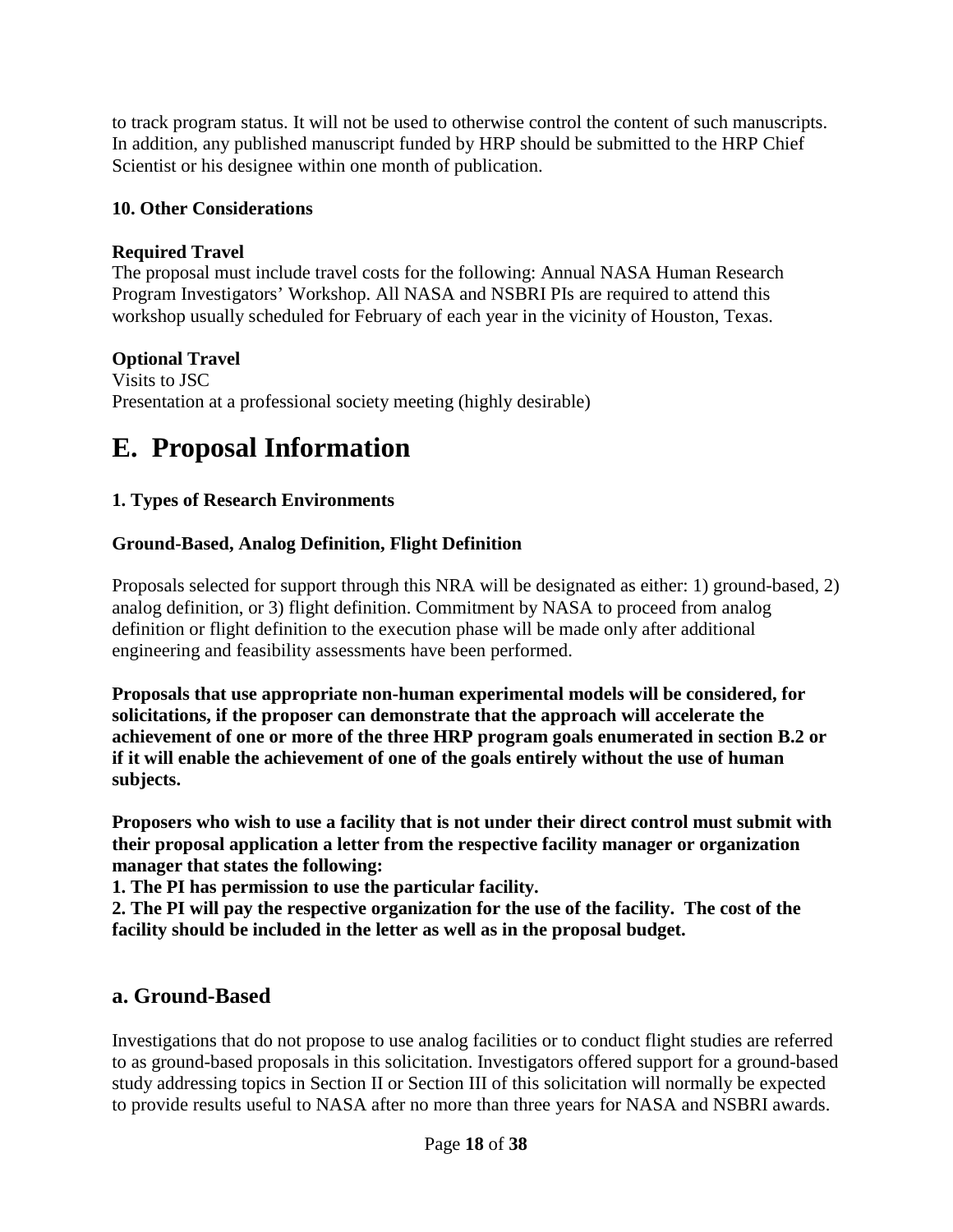If additional research is necessary to obtain results, the investigator will be required to submit a new proposal for competitive renewal after no more than three years of support from a NASA or NSBRI award. Such follow-on proposals may be ground-based (with or without use of analog facilities) or flight-based.

## <span id="page-18-0"></span>**b. Analog Definition**

Proposals that propose to use spaceflight analog facilities, but not flight resources, are referred to as analog definition proposals in this solicitation. Analog definition investigations must represent mature studies strongly anchored in previous ground-based research or previous analog research and must be thoroughly justified.

Additional information for analog definition proposals will be collected through an Analog Study Resource Worksheet as part of the proposal upload. This worksheet is required for a complete Step-2 proposal. It is very important that this information be clear and accurate as it will be used to determine the feasibility of implementing the experiment. Examples of such information for are: number of subjects required from an appropriate power analyses, age of subjects, gender composition of sample, physical characteristics of subjects.

Selected proposals will enter a definition period usually lasting between three to 12 months, depending on the complexity of the experiment. During this definition period the detailed experiment requirements of the proposal and implementation approaches and options are prepared in cooperation with an assigned representative from the HRP. In addition, where appropriate, NASA and the NSBRI reserve the right to form teams of investigators whose experiments have compatible requirements for human subjects, specimens, operations, data, and treatment and sharing of biological samples. A selected investigator who becomes a member of a research team will be required to work with other team members to develop an integrated set of objectives that can be met within fiscal and analog resource constraints. Development of this integrated approach may result in modification, transfer, or deletion of some objectives put forth in an individual proposal. Specifics associated with the definition period will be addressed with the investigator at the time of selection.

Selection for definition neither assures an analog study, nor continued funding beyond the definition period. Investigations selected for analog experiment definition must successfully complete subsequent development steps to be considered for an analog assignment. NASA and NSBRI do not guarantee that any investigation selected for definition will advance to analog experiment status. Commitment by NASA and the NSBRI to proceed from analog definition to the execution phase of an analog experiment will be made only after several additional engineering and scientific reviews and project milestones have established the feasibility and continued relevance of the proposed experiment.

Analog experiments will also be reviewed periodically for continued relevance, availability of analog opportunities and implementation feasibility. These reviews may result in a decision by the appropriate Selection Official to discontinue an analog experiment before its implementation or completion.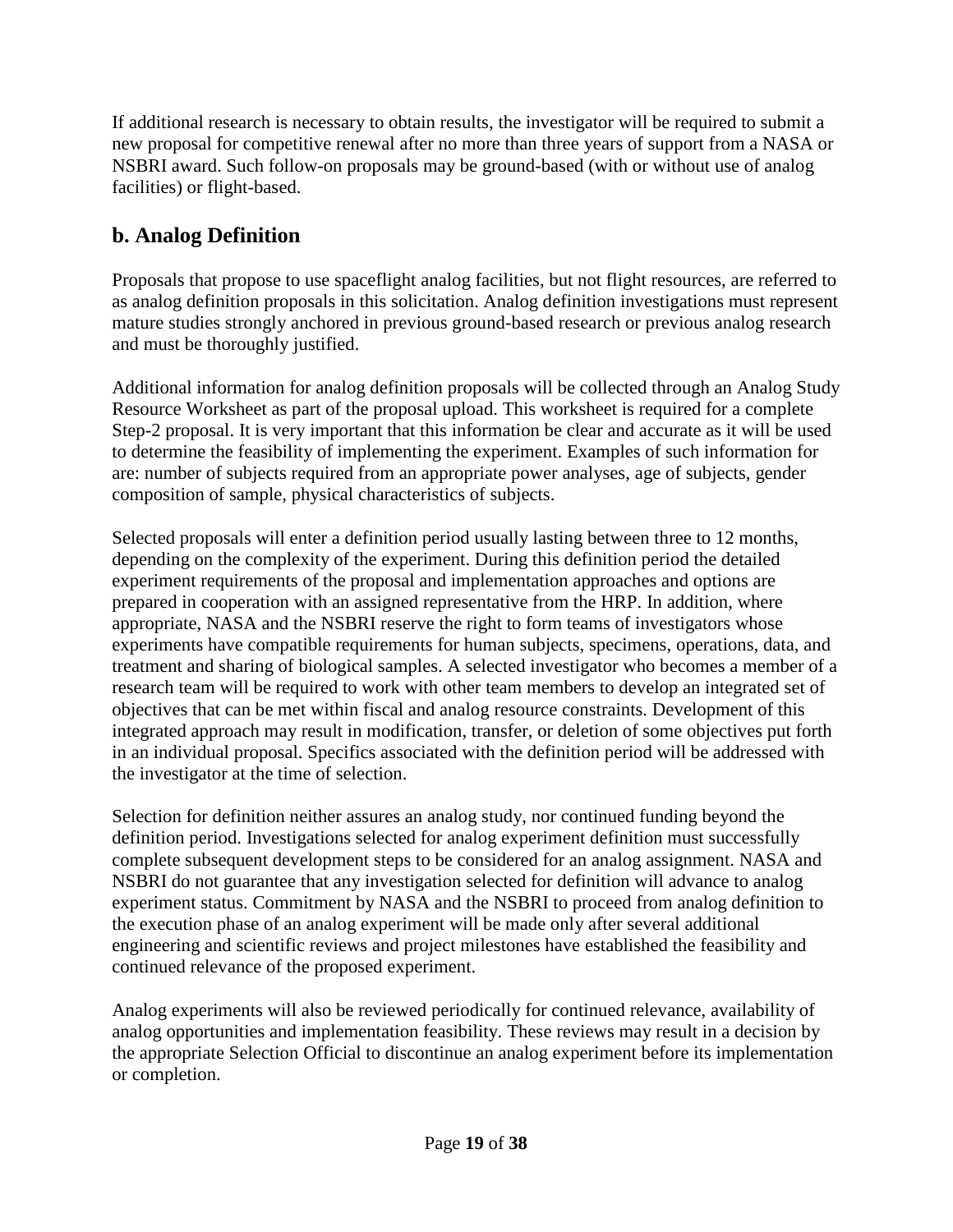## <span id="page-19-0"></span>**c. Flight Definition**

Any proposal, selected either by NASA or the NSBRI, which proposes to use NASA flight resources, is referred to as flight definition proposals in this solicitation. Flight definition investigations must represent mature studies strongly anchored in previous ground-based research or previous flight research and must be thoroughly justified. Two types of flight experiments are germane for this solicitation:

- 1. Research performed on long duration human subjects prior to and on return from space; and
- 2. On-orbit experiments that can be implemented on the ISS.

Additional information for flight definition proposals will be collected through a Flight Experiment Resource Worksheet as part of the proposal upload. This worksheet is required for a complete Step-2 proposal. The information requested includes number of subjects, pre/in/postflight testing and crew time requirements, flight hardware requirements, cold stowage requirements, etc. It is very important that this information be clear and accurate, as it will be used to determine the feasibility of implementing the experiment.

Selected flight definition proposals will enter a definition period usually requiring six to twelve months. During this definition period the detailed experiment requirements of the proposal and implementation approaches and options are prepared in cooperation with an assigned representative from the HRP. In addition, where appropriate, NASA reserves the right to form teams of investigators whose experiments have compatible requirements for human subjects, specimens, operations, data, and treatment and sharing of biological samples. A selected investigator who becomes a member of a research team will be required to work with other team members to develop an integrated set of objectives that can be met within fiscal and flight resource constraints. Development of this integrated approach may result in modification, transfer, or deletion of some objectives put forth in an individual proposal. Specifics associated with the definition period will be addressed with the investigator at the time of selection.

Selection for definition neither assures a flight opportunity, nor continued funding beyond the definition period. Investigations selected for flight experiment definition must successfully complete subsequent development steps to be considered for a flight assignment. NASA and the NSBRI do not guarantee that any investigation selected for definition will advance to flight experiment status. Commitment by NASA to proceed from flight definition to the execution phase of a flight experiment will be made only after several additional engineering and scientific reviews, and project milestones have established the feasibility of the proposed experiment.

Once an experiment is selected for flight implementation, it will be also reviewed periodically for availability of flight opportunities and implementation feasibility. These reviews may result in a decision by the Selection Official to discontinue a flight experiment before its implementation or completion.

Flight definition proposals must be compatible with the operational constraints and capabilities of the spaceflight environment, as well as the Soyuz landings. There are certain human life sciences experimental requirements that, while not impossible to perform, are difficult to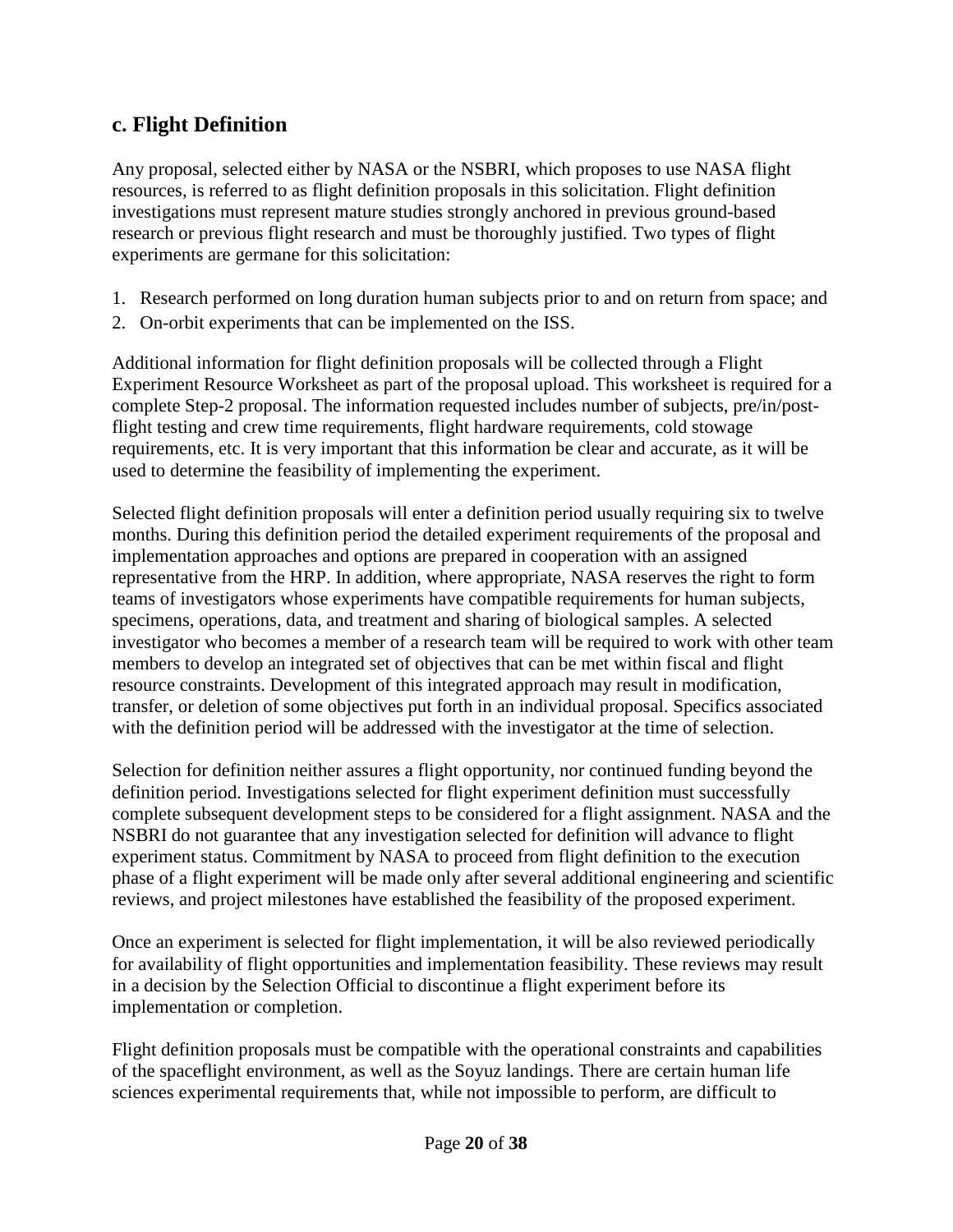implement. Investigators should consider these limitations when developing their experiment protocols, knowing that technical feasibility is an important part of the overall assessment. The Flight Experiment Resources Worksheet posted alongside this NRA [\(http://nspires.nasaprs.com/external/\)](http://nspires.nasaprs.com/external/) specifically addresses several of these requirements, and investigators should fill this out carefully and thoroughly in order for technical reviewers to better understand the experiment's requirements.

Those requirements that may be difficult to accommodate include:

- 1. Any new flight hardware required. The extent of how difficult this development will be is dependent on how much design and development is required for custom made equipment and how extensive off the shelf equipment will have to be modified.
- 2. Return of hardware for refurbishment or data retrieval. Down mass resources will be protected for critical science samples; data should be planned to be downlinked and hardware will likely be discarded.
- 3. Requirements for cold stowage that exceed the capabilities of the equipment identified on the cold stowage website. Experiment unique refrigerators or freezers will not be developed.
- 4. Studies requiring more than twelve subjects.
- 5. Studies requiring overly invasive or complicated procedures that may hinder crew consent.
- 6. Total pre-flight Baseline Data Collection (BDC) requirements of more than 10 hours per subject.
- 7. Single BDC sessions requiring more than two hours per subject.
- 8. More than two hours of BDC per subject required within three months of launch.
- 9. BDC testing requirements within two months of launch.
- 10. In-flight procedures that require a high degree of proficiency and training prior to crewmember launch (e.g., requires more than three, two-hour sessions for one unique procedure or skill; requires refresher session within 60 days of launch).
- 11. Two or more hours of testing required per subject within the first three days of landing.
- 12. More than three hours of total testing per subject in the first week post-flight.
- 13. Strenuous or provocative sessions on Return Day  $(R)+0$  or  $R+1$ . Any activity that could be considered strenuous or provocative for a healthy normal subject may not be feasible for crewmembers in this time frame.
- 14. Complicated in-flight sessions before the second week in-flight (e.g., requires set-up of multiple pieces of equipment, followed by testing session of more than an hour; sessions that require privatized voice or video).
- 15. More than five complicated in-flight sessions involving multiple pieces of equipment. (e.g., requires set-up of multiple pieces of equipment, followed by testing of more than two to three hours, requires extensive privatized resources).
- 16. A single session with one crewmember requiring four hours in one day.
- 17. Crew activity that must be performed daily or more than once a week.
- 18. Very precise or inflexible timing requirements for sessions (e.g., +/- window for testing of less than one week, multiple timed blood draws, sessions that are linked to other crew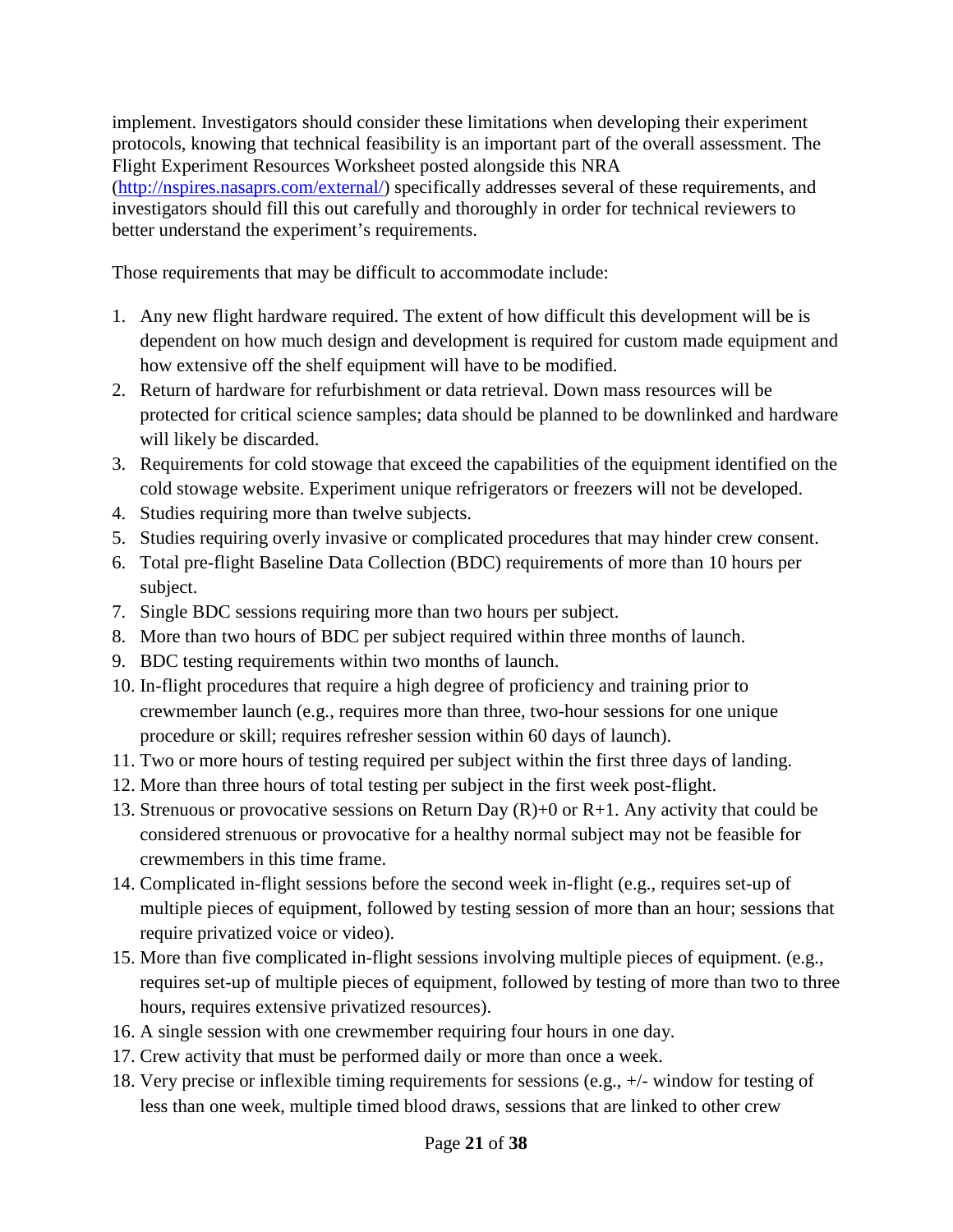activities like eating, Extravehicular Activity (EVA), etc.). Note that occasional fasting data collections upon crew wake up are not difficult to implement.

19. Extended, continuous activities over multiple days that could interfere with other operations.

The HRP Flight Experiment Information Package posted alongside this NRA [\(http://nspires.nasaprs.com/external/\)](http://nspires.nasaprs.com/external/) provides detailed information on these constraints as well as a description of the unique aspects of the evaluation and selection process for flight experiments. Proposals that require spaceflight equipment, facilities, or other resources not identified in this NRA or in the accompanying HRP Flight Experiment Information Package will have a lower priority for selection.

## <span id="page-21-0"></span>**d. Special Matters**

For proposals employing animals, assurance of compliance with animal care and use provisions is required. In addition, the application must include a statement from the applicant institution certifying that the proposed work will meet all Federal and local human subject requirements and animal care and use requirements.

Animal use and care requirements are described in Title 14 of the Code of Federal Regulations (CFR) 1232 [\(http://www.ecfr.gov/cgi-bin/text](http://www.ecfr.gov/cgi-bin/text-idx?SID=0f9ead361196e5c93e16529a88b785f2&mc=true&node=pt14.5.1232&rgn=div5)[idx?SID=0f9ead361196e5c93e16529a88b785f2&mc=true&node=pt14.5.1232&rgn=div5\)](http://www.ecfr.gov/cgi-bin/text-idx?SID=0f9ead361196e5c93e16529a88b785f2&mc=true&node=pt14.5.1232&rgn=div5).

NASA utilizes a just-in-time practice for approval of the use of human subjects or animals. If the Institutional Review Board (IRB)/ Institutional Animal Care and Use Committee (IACUC) certification is already approved at proposal submission, attach a copy of the certification as part of the proposal.

After award, a statement must be provided from the Applicant institution which identifies the selected proposal by name and which certifies that the proposed work will meet all Federal and local requirements for human subjects and/or animal care and use. This includes relevant documentation of IRB approval and/or IACUC. NASA will require current IRB and IACUC certification prior to each year's award.

## <span id="page-21-1"></span>**2. Types of Research Products**

The three types of objectives listed in section B.2 of this document give rise to three types of research products. If applicable for the specific research topic, proposers will identify, through answers to questions prompted by NSPIRES, which of the three types of research products best characterizes the proposed research:

- 1. For the quantification of a crew health and performance risk objective, the research product should define the likelihood or the consequence of a risk more completely. Such proposals must specify how much the uncertainty in the likelihood or the consequence of the risk is anticipated to be reduced by the proposed research.
- 2. For the countermeasure development objective, the research product should be a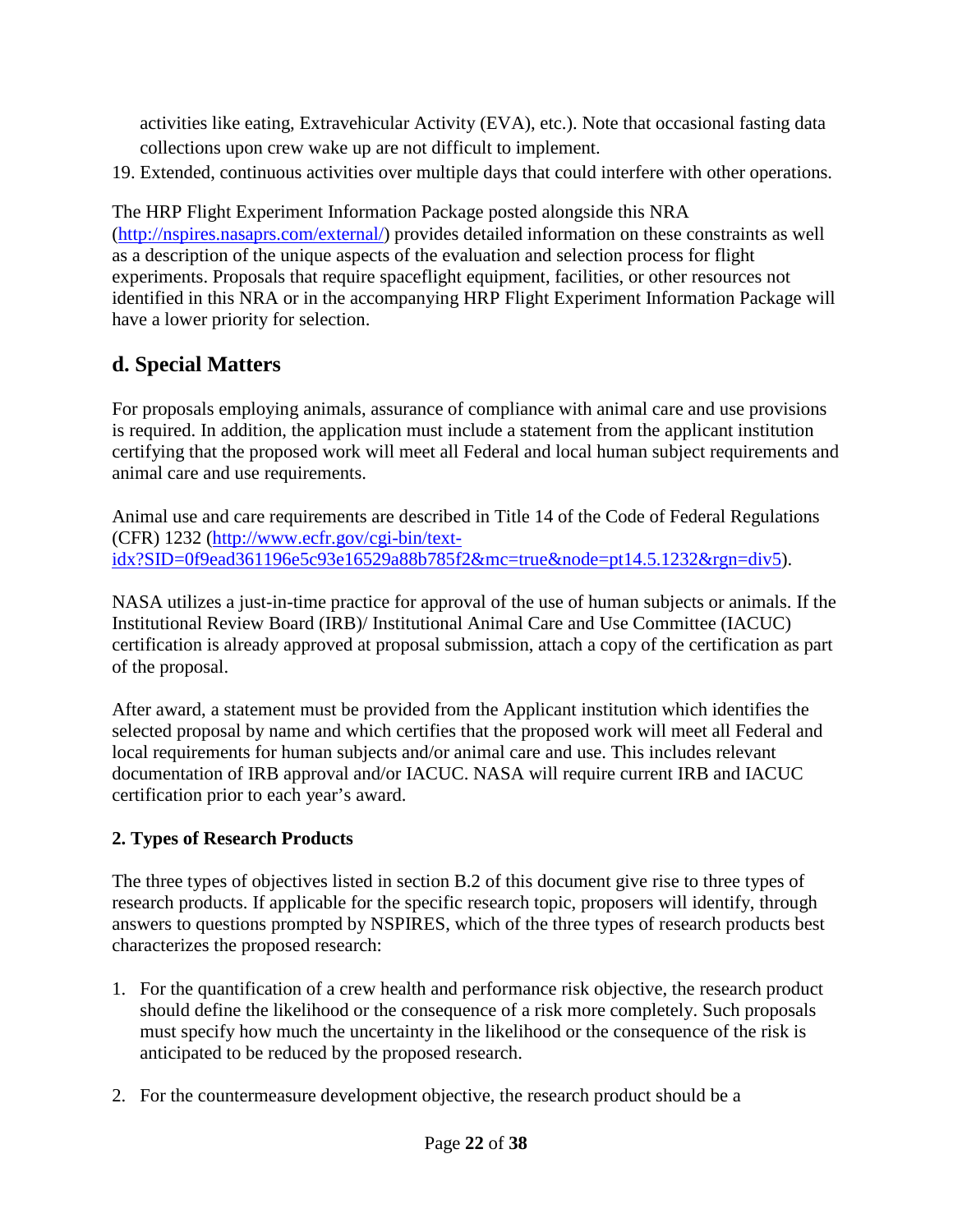countermeasure to mitigate a risk, or reduce the impact of a risk factor, or reduce the resources required to mitigate a risk. Such proposals must specify the Countermeasure Readiness Level (CRL) at the beginning of the proposed work and the anticipated CRL at the conclusion of the proposed work.

3. For technology development objective, the research product should be a technology to mitigate a risk, reduce the impact of a risk factor, or better define a risk or risk factor. Such proposals must specify the Technology Readiness Levels (TRL) at the beginning of the proposed work and the anticipated TRL at the completion of the proposed work.

## <span id="page-22-0"></span>**a. Countermeasure Readiness Level**

A countermeasure is any means or procedural strategy that prevents or reduces the negative effects on crew health or performance or facilitates recovery upon return to Earth. The astronaut corps is diverse, comprised of men and women 30-60 years of age and of various ethnic backgrounds. Countermeasures should be robust enough to be efficacious across this population, but also be flexible enough to be tailored for individual specificity.



#### **Figure 1. Countermeasure Readiness Levels**

NASA has developed a scale to allow it to define, assess, and quantify the level of "countermeasure readiness." The use of this scale allows Program Managers to determine and describe how each funded research project fits into the countermeasure development "pipeline"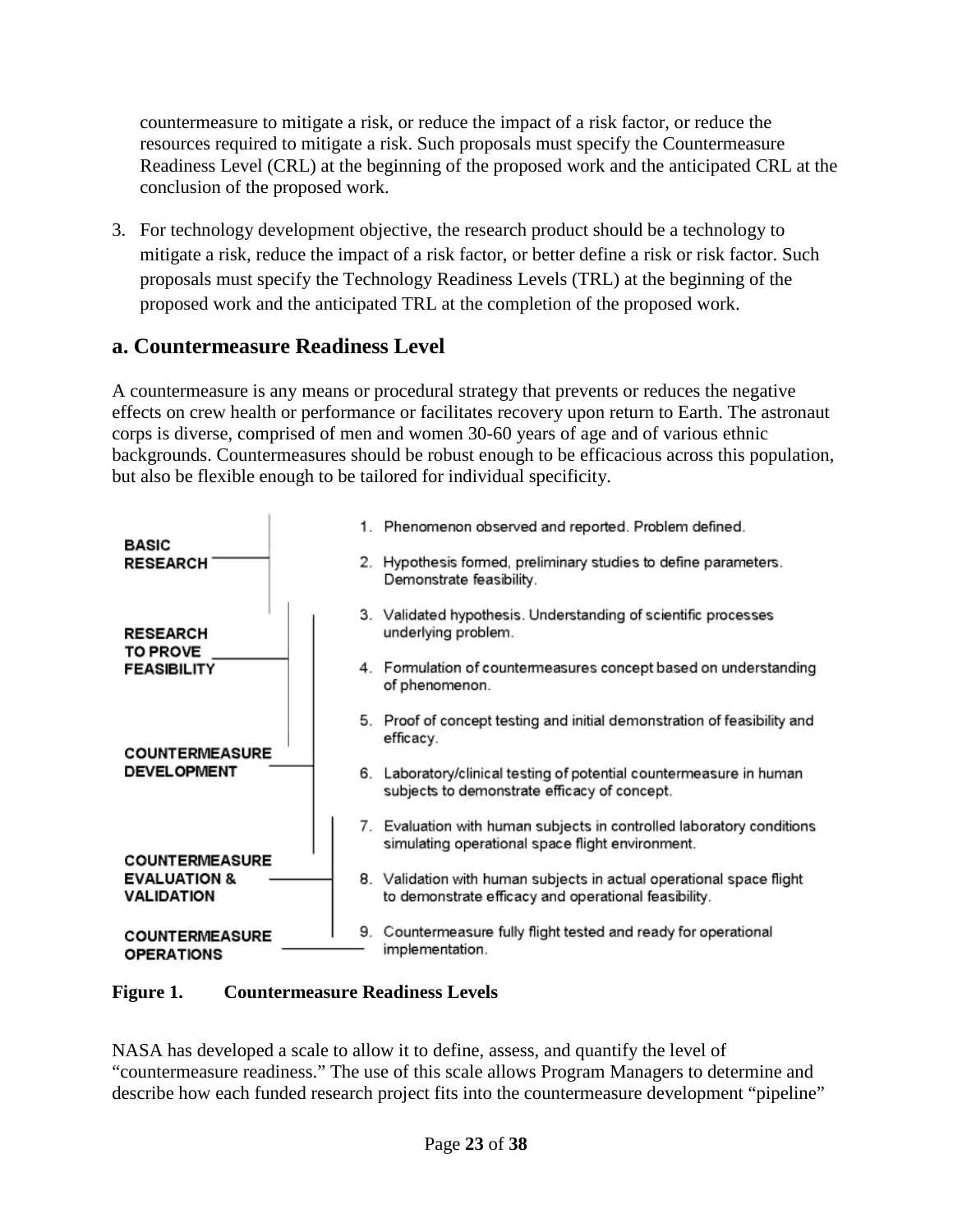and to monitor progress in countermeasure development. Each investigator must examine and understand the CRL scale and specify in the proposal the CRL that will result from the funding and conduct of their proposed research. Figure 1 illustrates the CRL scale, which describes the level of scientific maturity of research ranging from the fundamental studies that suggest potential countermeasures to studies that allow the systematic evaluation and validation of countermeasures prior to operational implementation.

## <span id="page-23-0"></span>**b. Technology Readiness Level**

<span id="page-23-1"></span>**Figure 2. Technology Readiness Levels**

Within NASA strategy, nine TRLs have been defined, ranging from the basic physical principles to a "flight-proven" system. The figure below provides these definitions. Typically, the goal is to take technology to TRL 6 after which it can be picked up and used in an exploration mission. Each investigator must examine and understand the TRL scale and specify in the proposal the TRL that will result from the funding and conduct of their proposed research. Figure 2 illustrates the TRL scale.

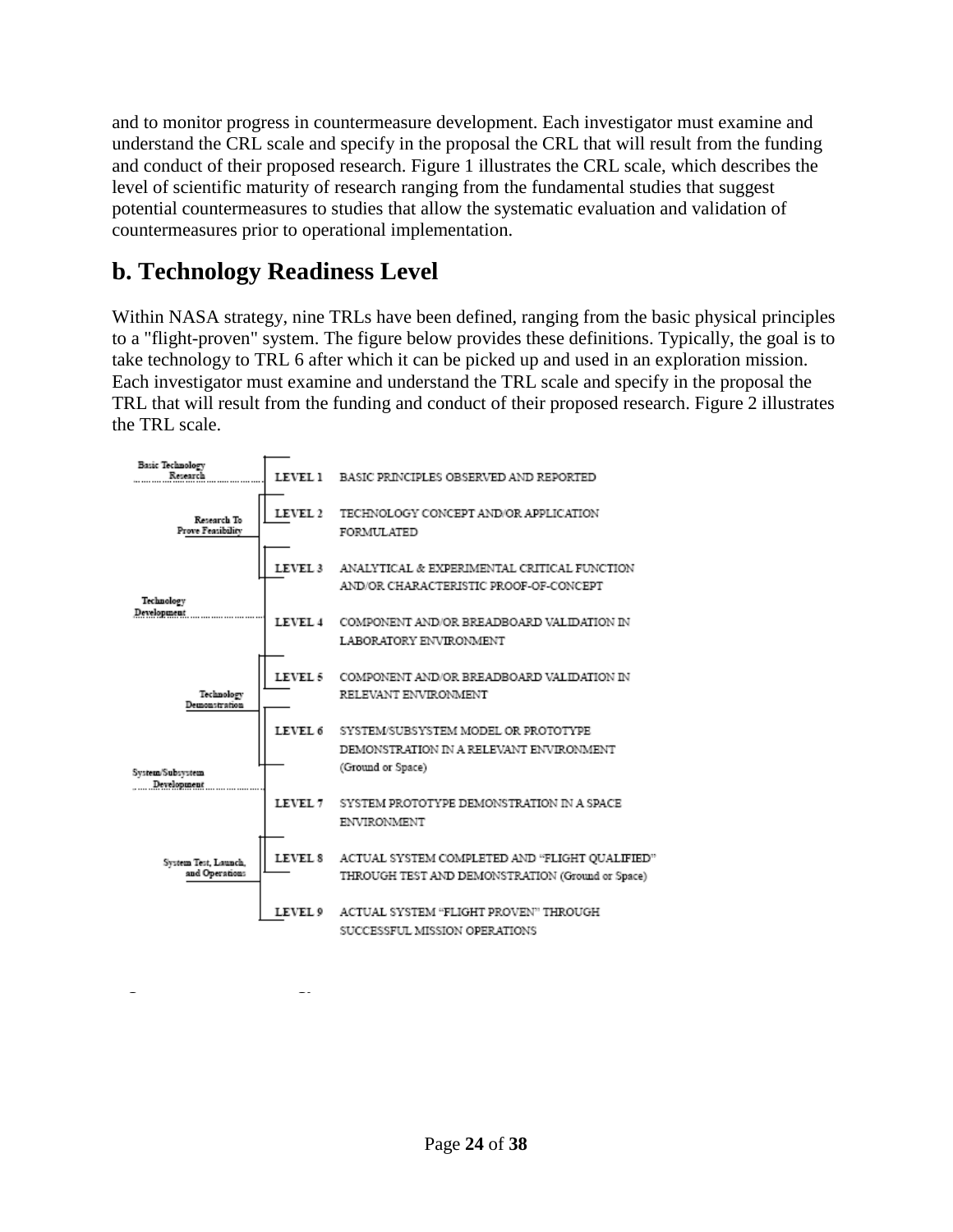# **F. Proposal Review Information**

## <span id="page-24-0"></span>**1. Evaluation Criteria**

Evaluation by the panel review will be used to assess each proposal's intrinsic scientific and technical merit, its relevance to NASA's stated objectives, statistical plan, and its cost realism. See Appendix C.2 of the *NASA Guidebook for Proposers* for further discussion of these criteria and their relative weights. The evaluation criteria include factors evaluated by peer reviewers, as well as programmatic factors evaluated by NASA program personnel. Note the following specific points:

- The solicited research response areas may give specific factors, based on the solicited research objectives, which will be considered when evaluating a proposal's science and/or technical merits and/or its relevance to program objectives.
- Relevance will be judged in part by the proposal's focus on specific strategic and science objectives for that HERO solicited research response area, as given in the NRA. This focus on relevance to the call, rather than NASA's broader goals, supersedes any instructions in the *Guidebook for Proposers.*
- Cost data for U.S. proposals will be evaluated both by peer review (for cost realism and cost reasonableness) and by NASA program personnel (for total cost and comparison to available funds). Proposers must follow the budget requirements in Section 2.3.10 of the *NASA Guidebook for Proposer*. In evaluating the cost reasonableness of the proposals, reviewers will assess whether the proposed level of effort (i.e., labor Full Time Equivalents (FTE)) and the proposed other direct costs (i.e., supplies, equipment, travel) are commensurate with those required to accomplish the goals of the investigation.
- Neither the existence of proposed voluntary cost sharing nor the lack thereof, or the magnitude of such cost sharing will be used as evaluation criteria or as a precondition for award. If voluntary cost sharing is proposed, the proposer should describe, in detail, any proposed cost sharing arrangements.

## <span id="page-24-1"></span>**2. Review and Selection Processes**

Review of proposals submitted to this NRA will be consistent with the general policies and provisions given in Sections C.1 through C.4 of Appendix C of the *NASA Guidebook for Proposers*, and selection procedures will be consistent with the provisions of Section C.5 of that document. For some solicited research response areas, the desire to achieve a balance of efforts across the solicited program objectives may play a role in the selections, taking into account not only the new proposals of merit that are suitable for selection, but also those that seek an extension of activities initiated through previous but now concluded selections, i.e., "successor" proposals.

Unless otherwise specified, the HRP Manager (or his/her delegate) is the Selection Official for NASA Appendices. Unless otherwise specified, the NSBRI Director (or his/her delegate) is the Selection Official for NSBRI Appendices.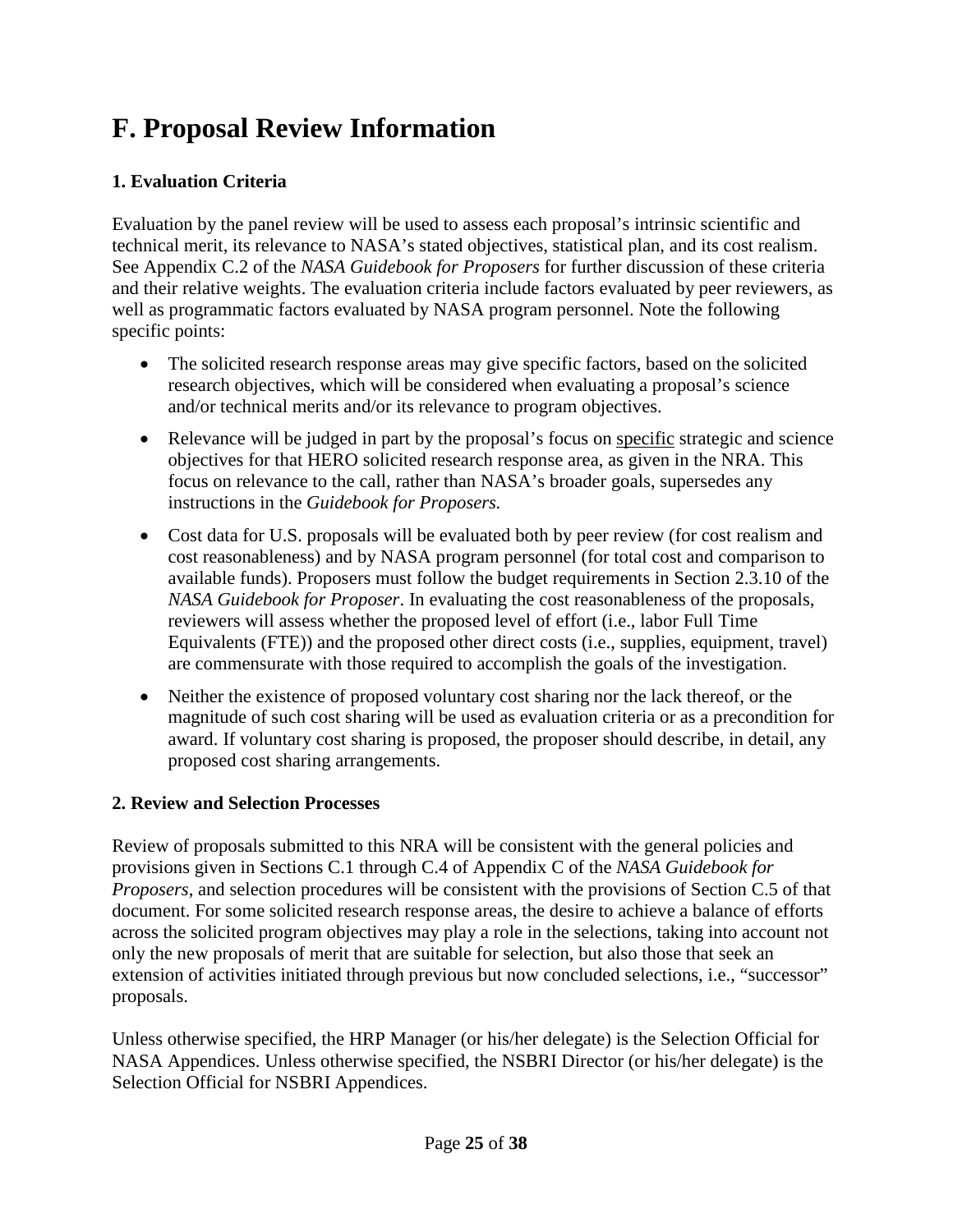#### <span id="page-25-0"></span>**3. Selection Announcement and Award Dates**

NASA's goal is to announce selections within 150 days of the final proposal due date. In order to announce selection decisions as soon as is practical, even in the presence of budget uncertainties, the Selection Official may decide to defer selection decisions on some proposals while making selection decisions on others. If a Selection Official uses this option, then proposals will be selected, not selected, or not selected at this time. Proposals that are not selected at this time will be considered for a supplemental selection when circumstances allow. All proposers whose proposals are not selected at this time will eventually be notified whether their proposal is selected through a supplemental selection or is no longer being considered for a supplemental selection. Proposers will be notified via NSPIRES and offered a debriefing consistent with the policy in Section C.6 of the *NASA Guidebook for Proposers*.

#### <span id="page-25-1"></span>**4. Ombudsman**

A NASA ombudsman has been appointed to hear and facilitate the resolution of concerns from proposers during the pre-award and post-award phases of this solicitation. When requested, the ombudsman will maintain strict confidentiality as to the source of the concern. The existence of the ombudsman is not to diminish the authority of the selecting official. Further, the ombudsman does not participate in the evaluation of the proposals, source selection process, or the adjudication of formal disputes. Therefore, before consulting with an ombudsman, interested parties must first address their concerns, issues, disagreements, and/or recommendations to the contracting officer for resolution.

If resolution cannot be made by the contracting officer, interested parties may contact the installation ombudsman, Perri Fox, 2101 NASA Parkway, Houston, TX, 77058, 281-483-3157, E-mail [perri.e.fox@nasa.gov.](mailto:perri.e.fox@nasa.gov) Concerns, issues, disagreements, and recommendations which cannot be resolved a the installation level may be referred to the NASA ombudsman, Ron Poussard, Director of the Contract Management Division, at 202-358-0445, fax 202-358-3083, E-mail [agency-procurementombudsman@nasa.gov.](mailto:agency-procurementombudsman@nasa.gov) Please do not contact the ombudsman to request copies of the solicitation, verify due date, or clarify technical requirements. Such inquiries shall be directed to the contacting officer as specified in Section H of this document.

## <span id="page-25-2"></span>**G. Research Resources**

#### <span id="page-25-3"></span>**1. Current Research Portfolios for NASA and NSBRI**

Investigators are encouraged to review summaries of currently funded NASA and NSBRI research by accessing the NASA Task Book

at [http://taskbook.nasaprs.com/peer\\_review/index.cfm](http://taskbook.nasaprs.com/peer_review/index.cfm) and the NSBRI website at [http://www.nsbri.org/SCIENCE-and-TECHNOLOGY/.](http://www.nsbri.org/SCIENCE-and-TECHNOLOGY/) In order to achieve programmatic balance, specific topics that are currently well represented in the scope of NASA or the NSBRI research may be de-emphasized.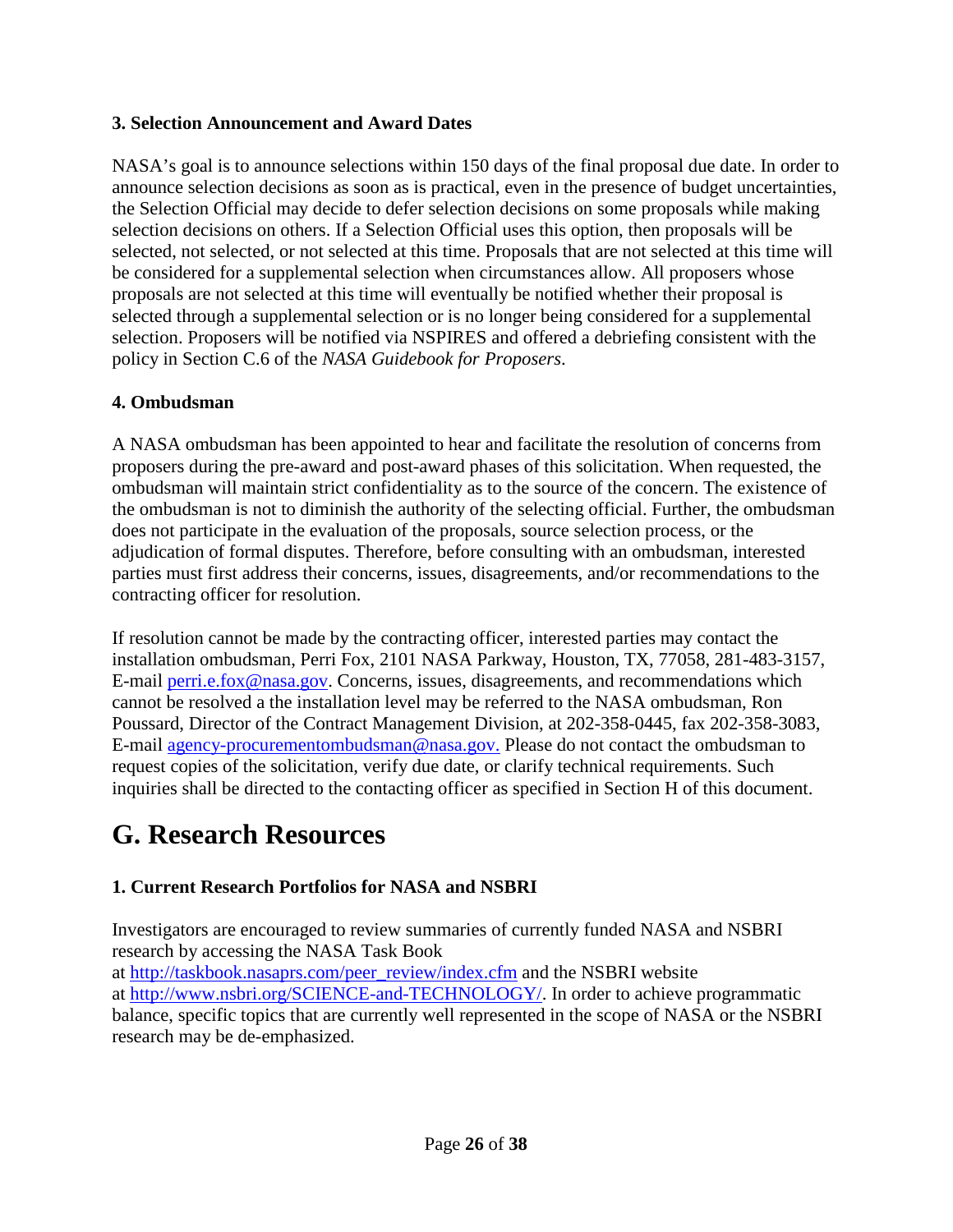#### **2. Biomedical and Biological Data Archives**

Access to NASA's human and animal life sciences data can assist the research community in providing a better understanding of the appropriate strategies required to mitigate spaceflightrelated health risks. These archives include data collected on the astronaut corps as part of medical evaluations and research studies. Researchers who are awarded a grant may submit more detailed data requests for retrospective astronaut data. These requests are evaluated on a case-bycase basis and data are preferentially provided in grouped or de-identified format; however, not all types of data are able to be deidentified. Identifiable (attributable) human medical and research data are only available with the informed consent of the astronaut.

#### **GeneLab Database**

Because omics experiments will generate large data sets, NASA will create special omics data archiving tools where the results of investigations generating such data will be placed to insure that in the future, all such biological data can be compared across as well as within species. This data repository will enable sharing and understanding of such data across experiments to enhance the biological science derived from flight opportunities. NASA will work with selected investigators to provide access to the database and tools that it is developing. Depending on the nature of the data generated, researchers will be contacted by NASA personnel to discuss archiving of project data or providing specimens from the experiments for the broader GeneLab science campaign. For more information, please contact GeneLab at <http://genelab.nasa.gov/>

#### **Research Data: Life Sciences Data Archive**

The Life Sciences Data Archive (LSDA) [\(http://lsda.jsc.nasa.gov/lsda\\_home.aspx\)](http://lsda.jsc.nasa.gov/lsda_home.aspx) is a publicly accessible archive of data from NASA-funded spaceflight, flight analog and ground-based life sciences research experiments. This searchable database includes human (astronaut and ground test subject), animal and plant studies conducted from 1958 to the present. It contains over 2,200 experiment descriptions, and non-attributable data for many investigations that can be downloaded directly from the website.

Additional information on and inquiries about the LSDA data can be made online at:<http://lsda.jsc.nasa.gov/common/dataRequestFAQ.aspx> or by email at [jsc-lsda@mail.nasa.gov](mailto:jsc-lsda@mail.nasa.gov) 

#### **Medical Data: The Lifetime Surveillance of Astronaut Health Project**

The Lifetime Surveillance of Astronaut Health (LSAH)

[\(http://lsda.jsc.nasa.gov/lsah\\_home1.aspx\)](http://lsda.jsc.nasa.gov/lsah_home1.aspx) is a proactive occupational surveillance program for the astronaut corps to screen and monitor astronauts for occupational related injury or disease. The LSAH program examines the incidence of acute and chronic morbidity and mortality of astronauts, and defines the risks of morbidity and mortality associated with the occupational exposures encountered by astronauts. Data associated with the LSAH project includes clinical, mission, and occupational health information recorded throughout each astronaut's career as a NASA astronaut or payload specialist and LSAH physical examinations after retirement from the astronaut corps.

Limitations of the Data: The primary goal for collecting these data is for clinical purposes, rather than for a research study. The data content is driven by crew surgeon need for care of a patient.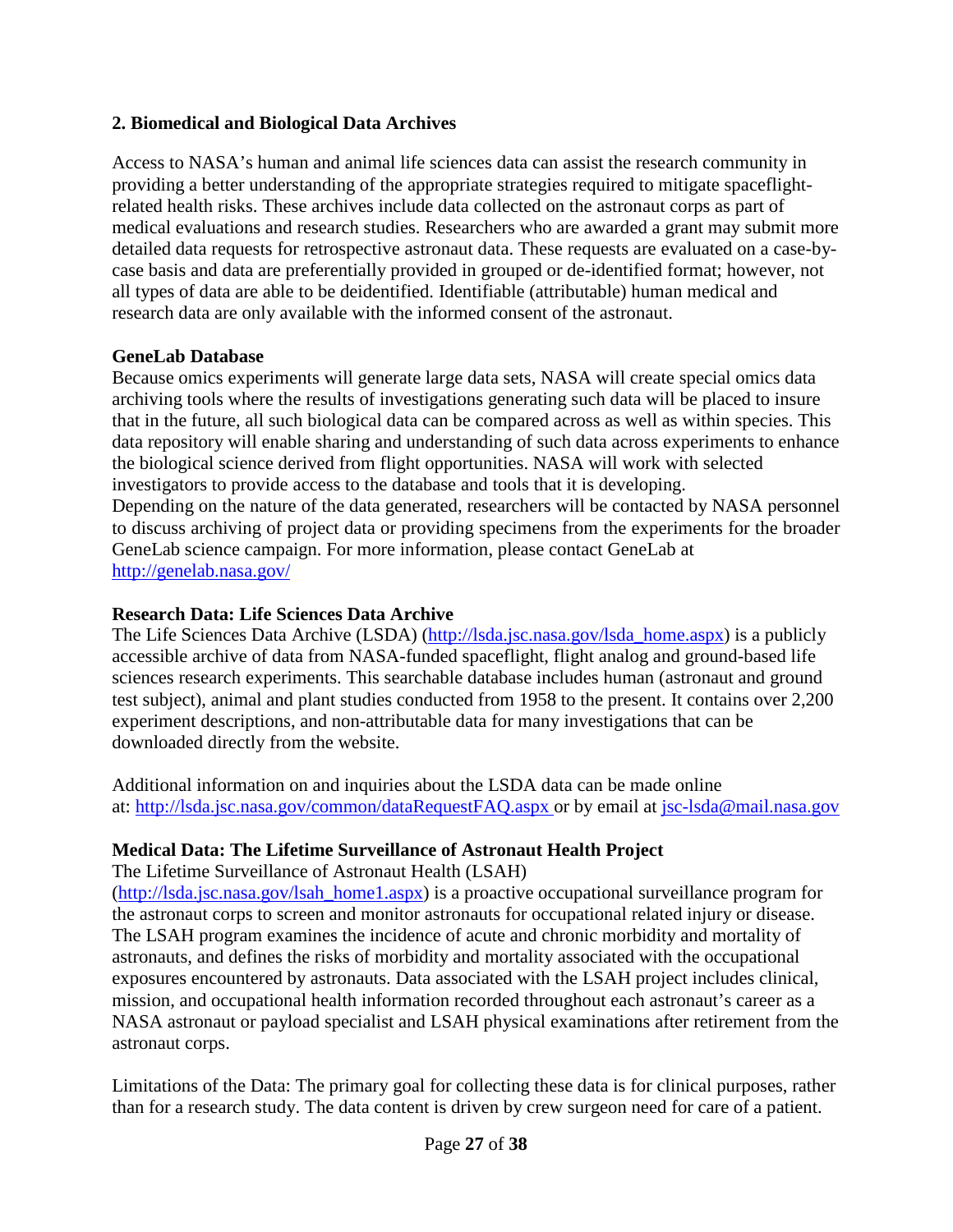Therefore the data may contain numerous gaps compared to a research data set. For example, the data may list outcome (e.g., "normal") rather than a specific value; the data may not always be collected for each crew member, or at an expected time point, or the data may be taken under different circumstances (e.g., an astronaut returning on a Soyuz may have different types of tests or test dates than an astronaut returning on a Shuttle). Several types of clinical data (e.g., ultrasonography, vision testing, MRI, etc.) require special qualifications to interpret, and thus research teams should include personnel with the requisite expertise before data may be released.

Information about the medical requirements (MR) for both short-duration and long-duration human spaceflight is available online at<http://lsda.jsc.nasa.gov/docs/MRID/MRIDhome.aspx>

Additional information on and inquiries about the LSAH data can be made online at:<http://lsda.jsc.nasa.gov/common/dataRequestFAQ.aspx> or by email at [jsc-lsah@mail.nasa.gov](mailto:jsc-lsah@mail.nasa.gov)

## <span id="page-27-0"></span>**3. Bio-specimen Sharing Program**

Animal bio-specimen sharing provides the scientific community with access to NASA's inventory of biological materials from organisms that have flown in space or from related ground control studies. Make inquiries about questions or visit the Frequently Asked Questions about Bio-specimens at<http://lsda.jsc.nasa.gov/common/dataRequestFAQ.aspx> Search: For specific information regarding which samples are still available, characteristics of each mission from which the samples were obtained, experimental conditions used to obtain and preserve the samples, and protocols (e.g., diet, light/dark cycle, housing, fixation, storage, etc.) visit the LSDA website at [http://lsda.jsc.nasa.gov](http://lsda.jsc.nasa.gov/) 

## <span id="page-27-1"></span>**4. Spaceflight Microbial Isolates**

NASA scientists have continuously performed routine environmental monitoring of the air, surfaces and water systems of the ISS. Surface sample collection began in 2000 (Expedition 1), air sample collection began in 2001 (Expedition 2) and water monitoring of the U.S. water potable system has occurred since the instillation of the potable water dispenser in 2009. Samples are collected and enumerated during spaceflight operations. Identification of these isolates occurs on samples returned to the ground-based laboratory. For the purposes of this NRA, the NASA Microbiology Laboratory has several isolates collected and identified during the microbial monitoring efforts available for research evaluation. The organisms have been identified as either being collected from Air and Surface or the Potable Water Dispenser. Several types of microorganisms have been identified multiple times during sampling and are available for evaluation as a time course indicated as early, mid, and late in the life of ISS. Table 1 lists the organisms available including the location of collection and the time course availability. It is important to note that microbial identifications were performed during ground processing of samples returned from spaceflight and nominal identification procedures included molecular (16S) methods. Further characterization was not performed.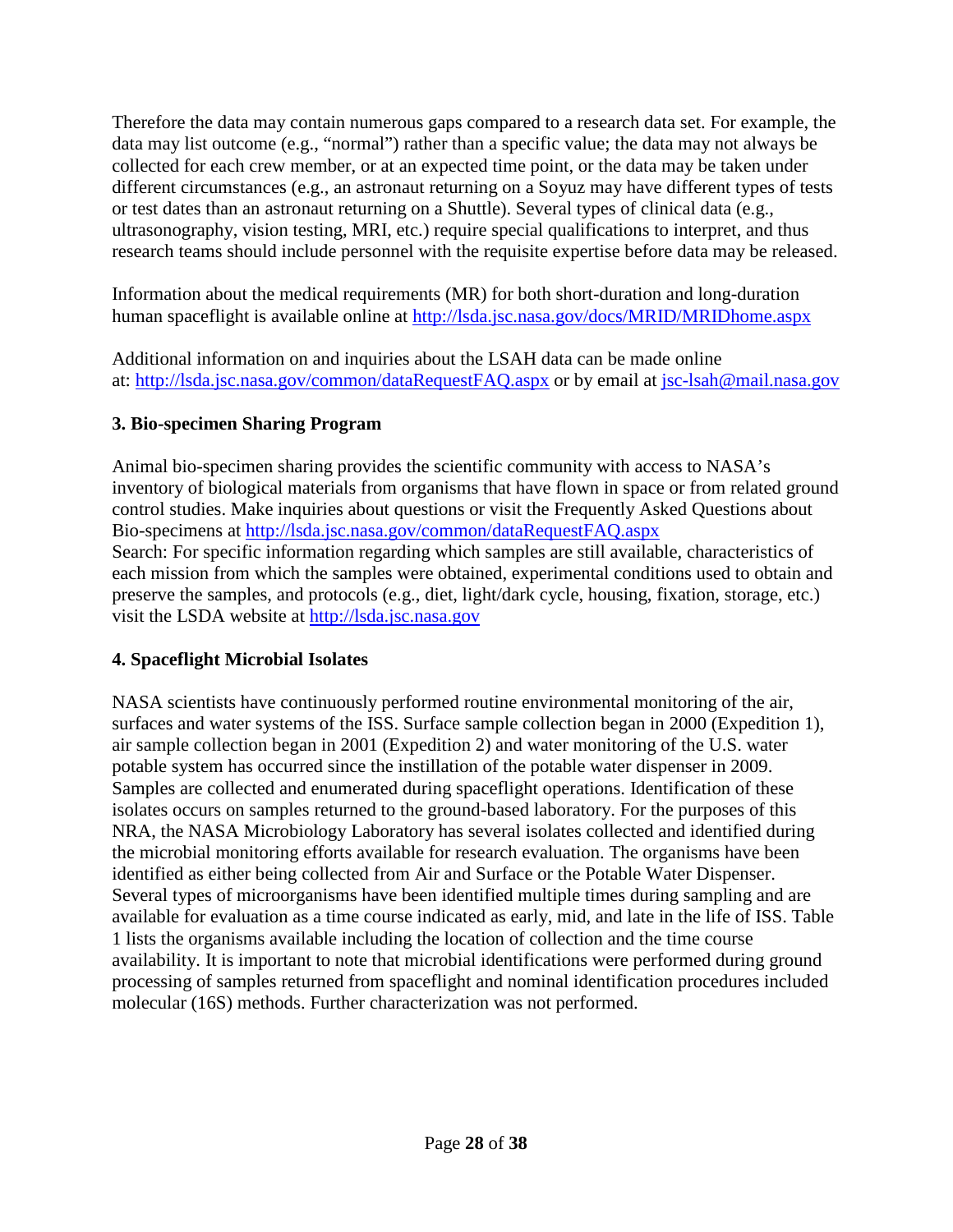|  |  |  |  |  |  | Table 1: Microorganisms collected during spaceflight operations available for selected research |  |
|--|--|--|--|--|--|-------------------------------------------------------------------------------------------------|--|
|--|--|--|--|--|--|-------------------------------------------------------------------------------------------------|--|

| <b>Organism</b>                 | <b>Location Isolated</b><br><b>Time course</b> |       |                              |                              |  |  |
|---------------------------------|------------------------------------------------|-------|------------------------------|------------------------------|--|--|
| <b>Staphylococcus aureus</b>    | <b>ISS Air and Surface</b>                     |       |                              | Early ISS, Mid ISS, and Late |  |  |
|                                 |                                                |       | <b>ISS</b>                   |                              |  |  |
| <b>Bacillus</b>                 | <b>ISS</b> Air and Surface                     |       |                              | Early ISS, Mid ISS, and Late |  |  |
| cereus/thuringiensis            |                                                |       | <b>ISS</b>                   |                              |  |  |
| <b>Staphylococcus</b>           | <b>ISS</b> Air and Surface                     |       | Single time point            |                              |  |  |
| epidermidis                     |                                                |       |                              |                              |  |  |
| <b>Bacillus subtilis</b>        | <b>ISS Air and Surface</b>                     |       | Single time point            |                              |  |  |
| Ralstonia pickettii             | Potable                                        | Water | Early ISS, Mid ISS, and Late |                              |  |  |
|                                 | <b>Dispenser</b>                               |       | <b>ISS</b>                   |                              |  |  |
| <b>Burkholderia multivorans</b> | Potable                                        | Water | Early ISS, Mid ISS, and Late |                              |  |  |
|                                 | <b>Dispenser</b>                               |       | <b>ISS</b>                   |                              |  |  |
| Cupriavidus metallidurans       | Potable                                        | Water | Early ISS, Mid ISS, and Late |                              |  |  |
|                                 | <b>Dispenser</b>                               |       | <b>ISS</b>                   |                              |  |  |

## <span id="page-28-0"></span>**5. Flight Capabilities**

The HRP Flight Experiment Information Package [\(http://nspires.nasaprs.com/external/\)](http://nspires.nasaprs.com/external/) provides detailed information on flight capabilities and constraints as well as a description of the unique aspects of the evaluation and selection process for flight experiments. A comprehensive list of research facilities on board the ISS may be found at [\(http://www.nasa.gov/mission\\_pages/station/research/facilities\\_category.html\)](http://www.nasa.gov/mission_pages/station/research/facilities_category.html).

Proposals that require spaceflight equipment, facilities, or other resources not identified in this NRA or in the accompanying HRP Flight Experiment Information Package will have a lower priority for selection.

## <span id="page-28-1"></span>**6. Radiation Capabilities**

The NSRL is an irradiation facility capable of supplying particles from protons to gold with primary energies in the range of 50-2500 MeV for protons and 50-1100 MeV/n for HZE particles. NASA plans to operate the NSRL for approximately 900 hours per year; selection of beam species and energies for experimental periods will be made by NASA officials in consultation with scientists proposing experiments for these beams. Activities at the NSRL are a joint effort of BNL's Collider-Accelerator Department, providing accelerated particle beams, and the Biosciences Department, providing experimental area support, animal care, and cell and biology laboratories. The NSRL includes irradiation stations, beam controls, and laboratory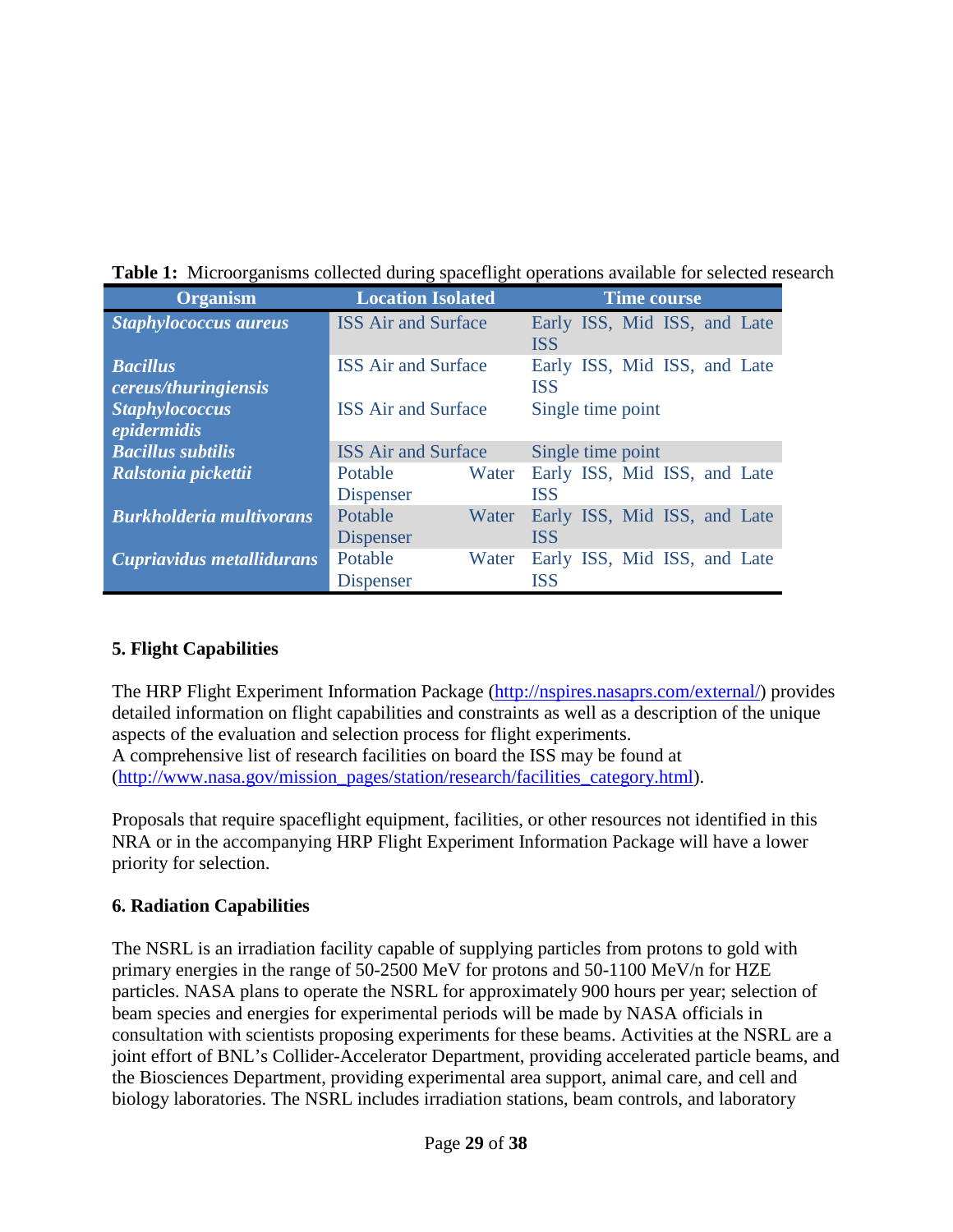facilities required for most radiobiological investigations. Additional information concerning NSRL may be found at [http://www.bnl.gov/medical/nasa/nsrl\\_description.asp](http://www.bnl.gov/medical/nasa/nsrl_description.asp)

#### <span id="page-29-0"></span>**7. Behavioral Health and Performance Laboratory**

#### **Overview**

The Behavioral Health and Performance (BHP) Research Laboratory was formed in 2014 to conduct research and to provide science support functions toward addressing the Risks of HRP's BHP Research Element at JSC. While the BHP Element utilizes the laboratory for its internal needs, external investigator teams can also request data collection and other support services for their studies.

In responding to solicitations, investigators can consider including in their research plan and budget the use of the BHP Laboratory personnel, its capabilities and equipment, and the ancillary capabilities that may be required to collect and process data/samples. Laboratory personnel offer extensive experience in completing protocols to exacting standards in spaceflight and spaceflight analogs. Personnel also offer the experience and expertise required for real-time problem solving in these field and operational mission settings to maximize the quantity and quality of data.

The BHP Laboratory is located onsite at NASA JSC in Building 37, along with the other Biomedical Research and Environment Sciences Division laboratories and personnel. Examples of recent support services include the following: 1) Human Exploration Research Analog (HERA) training and baseline data collection, as well as in-mission and post-mission data collection; 2) managing the Sleep Medication Study completed at JSC's Astronaut Crew Quarters; 3) coordinating Subject Matter Expert (SME) interviews with astronauts, Mission Control Center (MCC) personnel, Flight Surgeons and Behavioral Health SMEs; 4) coordinating evaluation of a software tool being developed for mission operations planning; 5) managing a Stress Management and Resilience Training study with flight controllers; and 5) facilitating access to ultrasound imaging expertise for HERA campaigns.

## **Skills**

There are wide range of skills available within the BHP Laboratory, including research coordinators, and SMEs in I/O and Clinical Psychology, Neuroscience, Psychiatry, statistical analysis, etc. The BHP Laboratory can also facilitate connection with other capabilities within NASA JSC if helpful for an investigator's data collection plan. Examples of previous projects included involvement of the Clinical Laboratory and ultrasound imaging specialists.

The science coordination and management function has been very successful to date and has allowed investigators to take advantage of BHP Laboratory's location at NASA JSC. Working on behalf of the PI, laboratory personnel are able to work directly with mission operations personnel, Test Subject Screening facility, MCC personnel and other organizations to assist with all phases of protocol implementation.

## **Equipment and Facility Space**

Additionally, the BHP Laboratory has a small collection of hardware that can be made available to the investigators for onsite data collection. This allows the opportunity to avoid costs and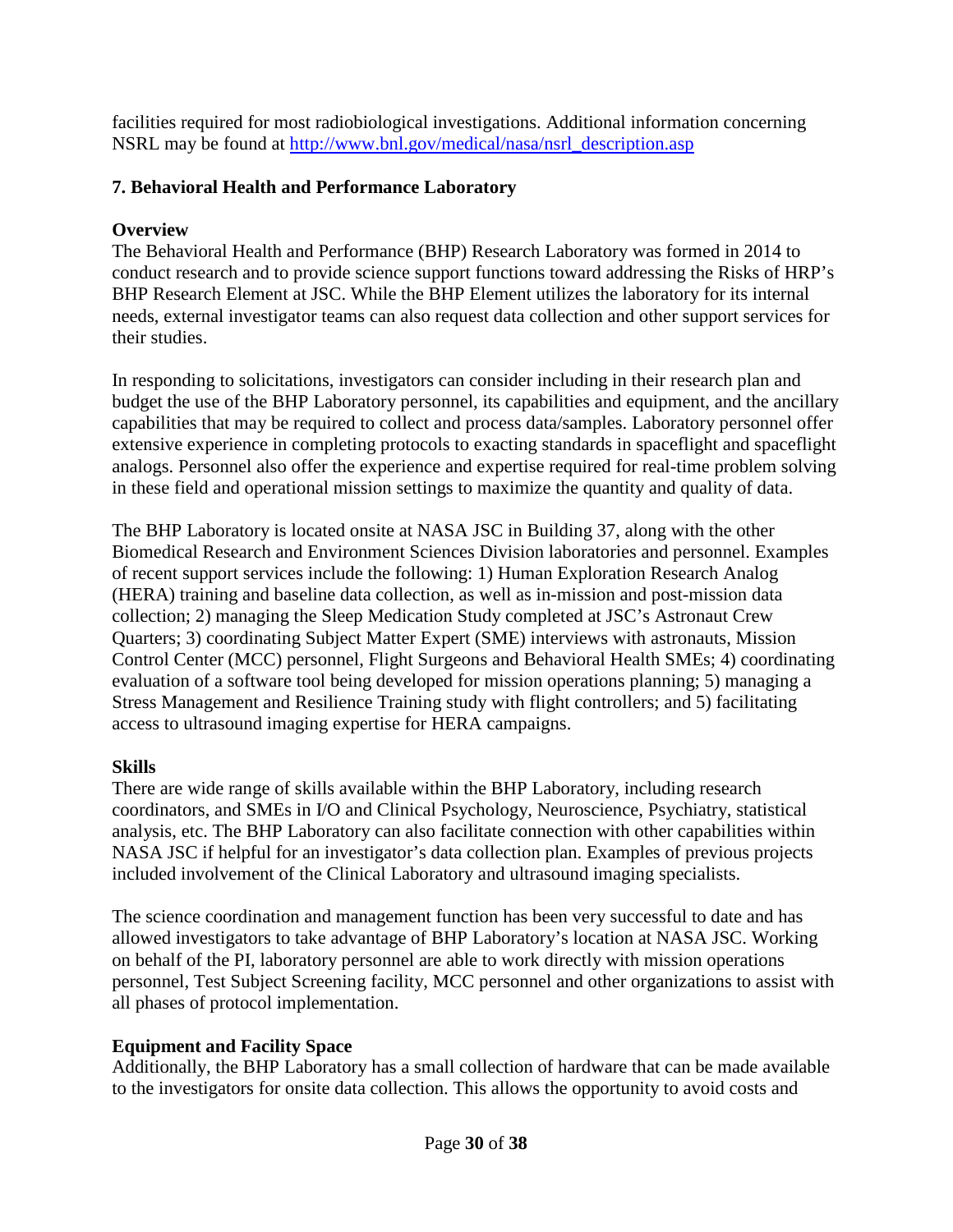possible damage associated with shipping, as well as cost-savings if the PI does not already own hardware required for their data collection. The BHP laboratory also has space which can be reserved for meetings, interviews and subject testing. A list of hardware is provided below.

For further information about BHP Laboratory services and capabilities, and how they might be able to support your investigation, please contact Steve Vander

Ark, [stephen.t.vanderark@nasa.gov.](mailto:stephen.t.vanderark@nasa.gov)

#### **Hardware List:**

#### **Portable/Movable Equipment**

- 7 Windows Laptops with Windows 7 Ultimate 64-bit and Office 2013
	- o 1 Eee PC 1215N (In Use For Current Study)
		- Atom<sup>™</sup> D525 1.8GHz Processor, 250 GB HD, 2 GB RAM, 12.1" Display
	- o 1 Dell Inspiron N4010 (In Use For Current Study)
		- Core i5 460M 2.53GHz Processor, 500 GB HD, 4GB RAM, 14" Display
	- o 5 Dell Inspiron 1525 (2 In Use For Current Study)
		- Pentium Dual T3200 2GHz Processor, 320 GB HD, 4 GB RAM, 15.4" Display
	- o Additional Computers available on request
- 3 LCD Monitors
	- o 1 Acer X163Wb Monitor (16")
	- o 1 Hyvision MV190T Monitor (19")
	- o 1 Optiquest Q241WB Monitor (24")
	- o Additional Monitors available on request
- 7 iPads with iOS 8.3
	- $\circ$  1 iPad 2<sup>nd</sup> Generation Wi-Fi/3G Cellular, 64 GB
	- o 1 iPad Mini  $(2^{nd}$  Generation) Wi-Fi, 16GB
	- o 1 iPad Air ( $5^{th}$  Generation iPad) Wi-Fi, 128 GB
	- $\circ$  4 iPad Air (5<sup>th</sup> Generation iPad) Wi-Fi, 64 GB
- 6 Google Nexus 10 Tablets with Android 5.1
	- o 1.7 GHz Dual-core Cortex-A15, 16 GB Storage, 2 GB RAM, 10.1" Display
- 118 Actigraphy Monitors
	- o 12 Actigraph wActiSleep-BT
	- o 42 Actiwatch-L (with 3 readers)
	- o 14 LifeTrack C410 (with firmware & software modified for NASA use)
	- o 50 LifeTrack R450 (with firmware & software modified for NASA use)
- 6 Mega eMotion Faros 180° ECG Monitors with 3-electrode cable set
- 6 Sociometric Solutions Badges (In Use For Current Study Jan-Aug)
- 2 CM-0056  $CO<sub>2</sub>$  Meters
- 1 Valkee Bright Light Headset
- 11 BioBright Light Visors
- 2 Yamaha MSR100 Speakers with Stands
- 1 Limitimer Pro-200 with PSL-20V Podium Signal Light
- 1 Magnavox DVD/VCR Player
- 1 Olympus Stylus 740 Digital Camera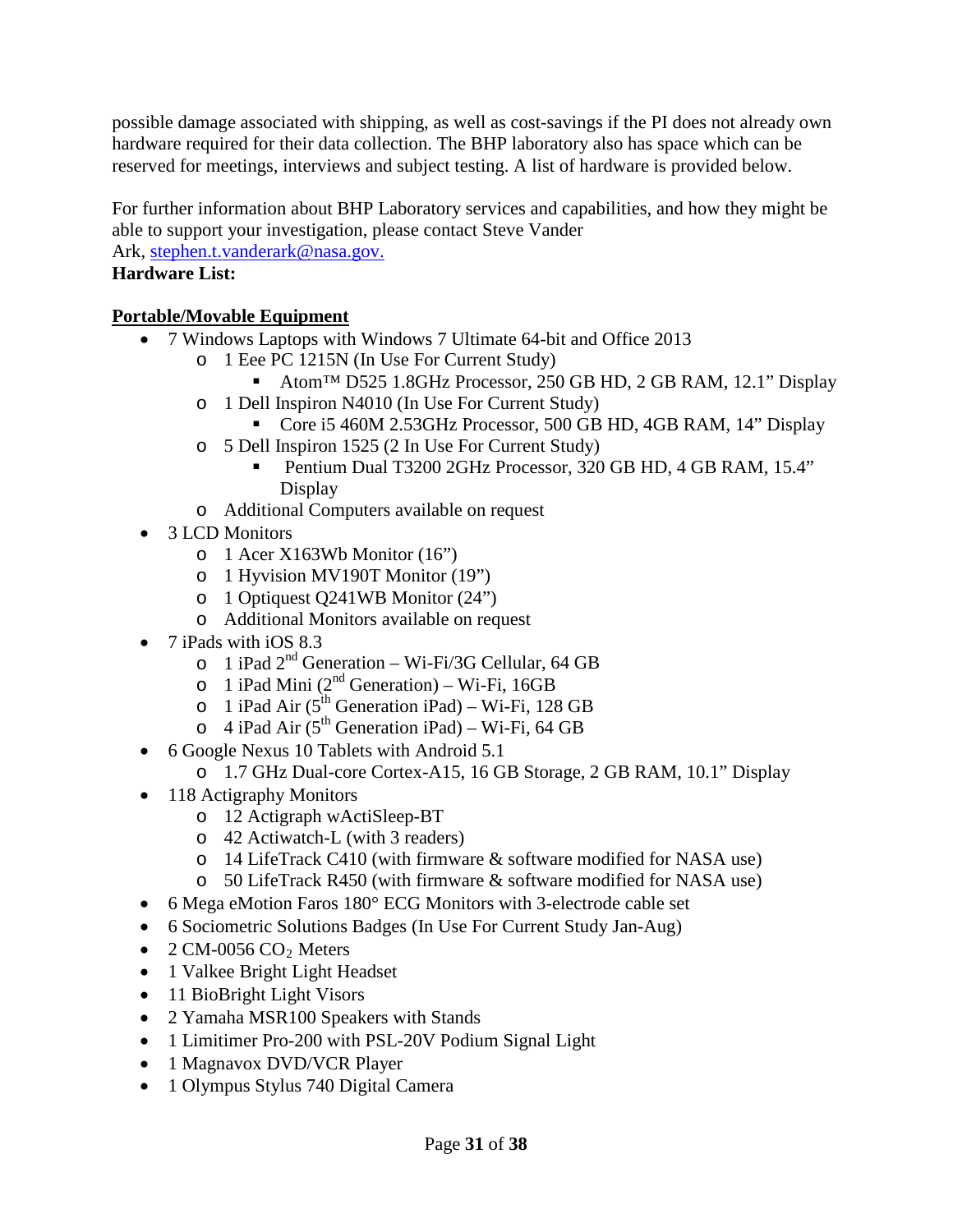## **Shared Equipment Usable from Room 202c in Building 37** (BHP Lab

Interview/Testing/Meeting Room)

- Konica Minolta bizhub 363 Copier/Printer/Scanner/Fax
- HP Color LaserJet CP5225dn Printer
- Sharp LC60LE650U Monitor/TV (60")
- Samsung BD-F5700 Blu-ray Disc Player
- Barco ClickShare CSM-1 Presentation System
- HP EliteDesk 800 G1
	- o Windows 7 Ultimate 64-bit and Office 2013
	- o HP EliteDisplay E221 Monitor (21.5")
	- o Core i5-4570 3.2 GHz Processor, 500 GB HD, 8GB RAM
- Cisco Model 7937 IP Telephone Conference Station

#### <span id="page-31-0"></span>**8. Analog Capabilities**

**Proposers who require the use of any of the analogs listed below (a-d) should fill out the Analog Study Resource Worksheet** [\(http://nspires.nasaprs.com/external/\)](http://nspires.nasaprs.com/external/) **and include the worksheet as part of their proposal upload**.

#### <span id="page-31-1"></span>**a. Human Exploration Research Analog**

The HRP Human Exploration Research Analog (HERA) Experiment Information Package posted alongside this NRA [\(http://nspires.nasaprs.com/external/\)](http://nspires.nasaprs.com/external/) provides information on the capabilities of this exploration research analog. This habitat is located on site at JSC and is housed in building 220.The HERA is a two-story, four-port habitat unit. It is cylindrical with a vertical axis, and connects to a simulated airlock and hygiene module. Currently, the HERA represents an analog for simulation of isolation, confinement and remote conditions of mission exploration scenarios. Studies suitable for this analog may include, but are not limited to, behavioral health and performance assessments, communication and autonomy studies, human factors evaluations and exploration medical capabilities assessments and operations. Proposals that require resources beyond those described in the HRP HERA Experiment Information Package (i.e., experiment unique resources) should include adequate budget for those resources. All Step-2 proposers wishing to use the HERA should fill out the Analog Study Resource Worksheet posted alongside this NRA [\(http://nspires.nasaprs.com/external/\)](http://nspires.nasaprs.com/external/).

#### <span id="page-31-2"></span>**b. Suborbital Capabilities**

**PLEASE NOTE: NASA is presently not considering human-tended payloads to be flown on suborbital reusable launch vehicles (sRLVs) and there will not be any NASA-sponsored participants on sRLV flights. The payloads to be flown on sRLV flights must either be automated or remotely operated.** Remote operation capability should be confirmed with the flight operator.

Suborbital spaceflight opportunities are expected to be available during the lifetime of selected proposals from this solicitation which may provide longer—but still brief—exposure to weightlessness and other spaceflight conditions than parabolic aircraft flights. Suborbital flight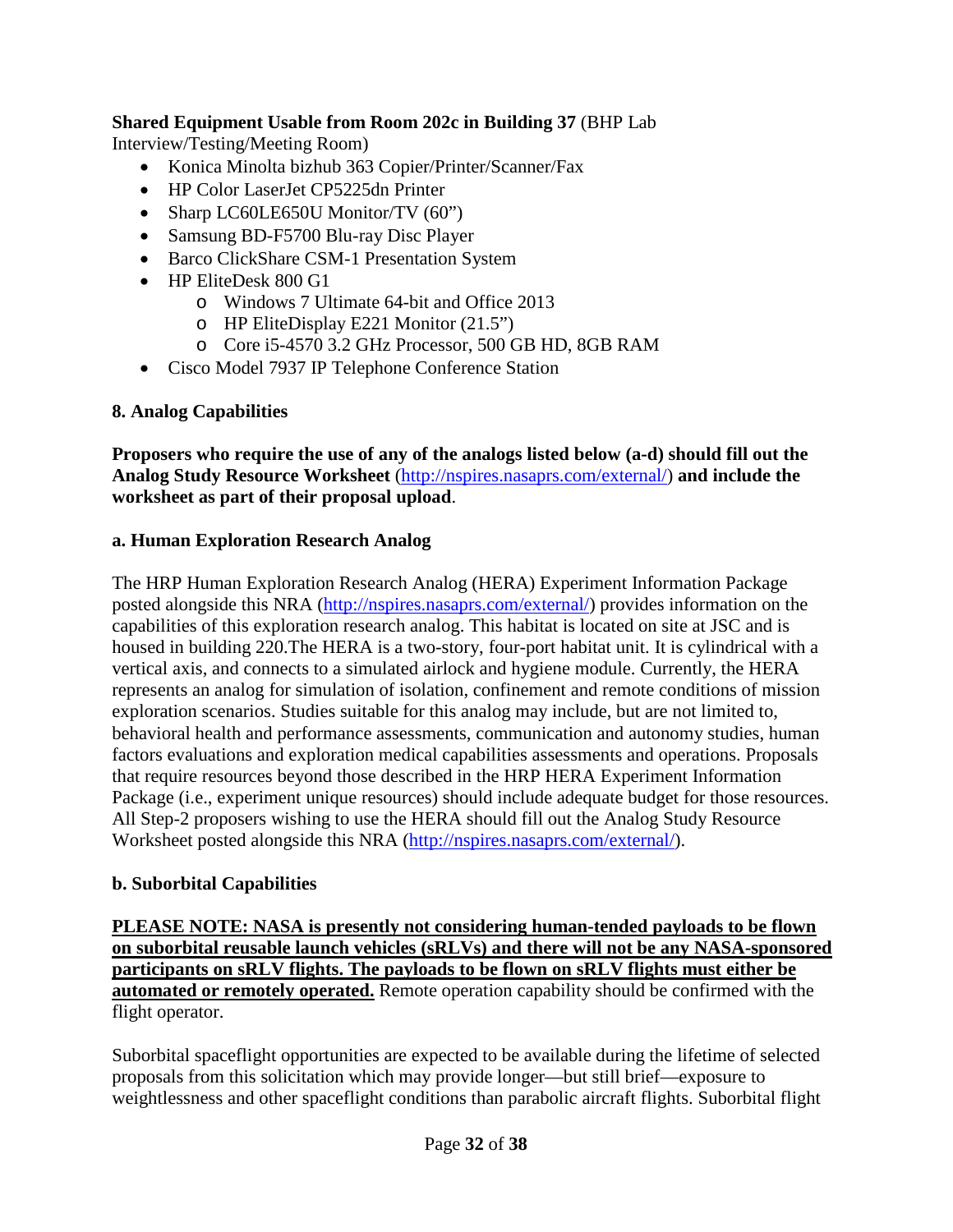opportunities are described at [https://flightopportunities.nasa.gov/.](https://flightopportunities.nasa.gov/)

Reusable suborbital research enables a new generation of science by providing frequent access to a new region of space heretofore unexplored with user-friendly g-loads in a pressurized, temperature-controlled environment and payload accommodation from 1 to 100kg, soda-can sized to human sized. Short-duration flights will permit researchers to access payloads both preand post-flight.

A typical suborbital flight will accelerate briefly using rocket propulsion to achieve high vertical velocity. When above the sensible atmosphere, will follow a typical ballistic arc providing reduced gravity for approximately four minutes, then will decelerate on re-entry into the atmosphere. Landing on Earth may use some or all of winged flight, parachutes or rocket propulsion. Proposals employing suborbital flights must make a strong case that the use of that modality is necessary to meet NASA's objectives of reducing the human risks of space exploration.

#### <span id="page-32-0"></span>**c. Exercise Countermeasures Laboratory**

Exercise Countermeasures Laboratory (ECL) at NASA Glenn Research Center (Cleveland, OH) is a ground-based test bed which provides high-fidelity weightlessness, lunar (1/6g) and Martian (1/3g) human-in-the-loop exercise simulations for developing exercise countermeasure devices, equipment, and exercise protocols for spaceflight, and quantifying the physiological demands of performing exercise in shirt-sleeve environment. The enhanced Zero-g Locomotion Simulator (eZLS) exercise platform orients human test subjects horizontally, such that they exercise in simulated Zero-g (oriented 90 degrees relative to the gravity vector) against a three degree-offreedom air-bearing exercise simulator which allows frictionless translation and rotation. The test subjects are suspended in this supine orientation from a motorized system of bungees for weightlessness locomotion or exercise simulation, or at the appropriate pitch angle for wholebody partial gravity simulations. Kick loads assessments, sensorimotor challenges, lower and upper body kinematics can all be assessed in this way in simulated zero-g, without the time limitations of parabolas on parabolic flight. A subject load device (SLD) interface provides gravity-replacement loads via Series Bungee System bungees, or a near-constant force pneumatic SLD whereby load is proportional to system pressure. Both are used to provide gravityreplacement loads at the desired levels, similar to the International Space Station (ISS) T2 Treadmill. The current data acquisition user interface is programmed in LabVIEW and is setup to continuously monitor foot forces under treadmill belt, in-line SLD force, accelerations, displacements, heart rate, and treadmill speed. The laboratory uses a BTS Bioengineering motion capture system (SMART-DX500) to analyze human movement, either while in the eZLS or on the ground. Wireless electromyography (EMG) data, wearable accelerometry, and force plates are available for a full suite of biomechanical analysis capability. Test protocols are conducted under approval of the JSC Institutional Review Board, and the PI's host institution IRB. Medical monitoring is provided at Level 3 [\(http://irb.nasa.gov\)](http://irb.nasa.gov/). Recent human in the loop test protocols include a ISS T2 Treadmill harness development and T2 treadmill vibration isolation system evaluation with NASA JSC and Boeing, a kinematic and electromyographic study comparing gait parameters and muscle-activation patterns during treadmill running in the eZLS, 1-g upright, and in parabolic flight, lunar gravity locomotion studies and Daily Load Stimulus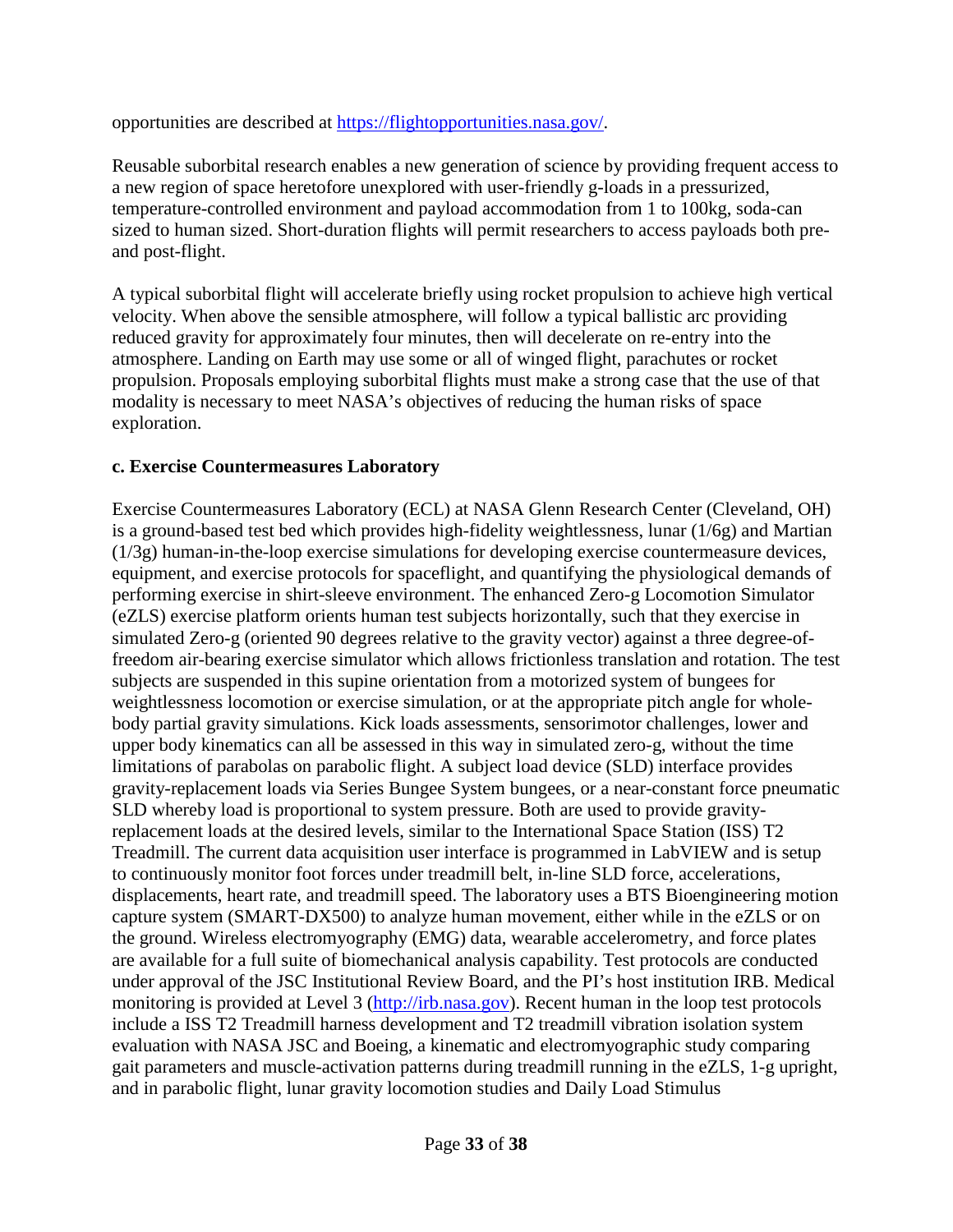characterizations during various lunar tasks, evaluations of; compact advanced exercise equipment, compact subject load devices, sensorimotor balance challenge countermeasures, and development of wireless biometric sensors that have also been also evaluated in parabolic flight.

The ECL boasts a cadre of talented and dedicated engineers and scientists who bring knowledge of spaceflight payloads, flight analog and ground research and technology development, and are truly collaborative.

More detailed information available by contacting the NASA Glenn Research Center Project Manager in the ISS and Human Health Office, Gail Perusek at [gail.p.perusek@nasa.gov.](mailto:gail.p.perusek@nasa.gov)

## <span id="page-33-0"></span>**d. Parabolic Aircraft**

For proposals that require use of parabolic flight, NASA will identify and fund an appropriate parabolic flight platform. Investigators should plan on coordinating flights with a commercial provider with assistance from a NASA liaison office. Proposers should budget for travel and experiment support at the testing site.

# <span id="page-33-1"></span>**H. Bibliography**

The **Human Research Program, Program Requirements Document** is available online at:<https://www.nasa.gov/hrp/research/announcements>

The **Human Research Program, Human Research Roadmap** is available online at: [http://humanresearchroadmap.nasa.gov](http://humanresearchroadmap.nasa.gov/)

The **Human Research Program Evidence Book** is available online at: <http://humanresearchroadmap.nasa.gov/evidence/>

The **Human Research Program Task Book** is available online at: [http://taskbook.nasaprs.com/peer\\_review/index.cfm](http://taskbook.nasaprs.com/peer_review/index.cfm)

**National Space Biomedical Research Institute** (NSBRI)**.** The Institute's research overview, as well as the program information for each of the NSBRI teams, is available at: [http://www.nsbri.org.](http://www.nsbri.org/)

**NASA Life Sciences Data Archive** (LSDA) is an online database containing descriptions and results of completed NASA-sponsored flight experiments. Descriptions are included of experiments, missions, procedures, hardware, bio-specimens collected, personnel, and documents. The LSDA is available online at: [http://lsda.jsc.nasa.gov/lsda\\_home.aspx.](http://lsda.jsc.nasa.gov/lsda_home.aspx)

**Medical Requirement Integration Document (MRID)** defines integration activities to support the medical requirements (MR) for both short-duration and long-duration human spaceflight for the Space Shuttle/International Space Station (ISS) programs. The MRID is available online at: [http://lsda.jsc.nasa.gov/docs/MRID/MRIDhome.aspx.](http://lsda.jsc.nasa.gov/docs/MRID/MRIDhome.aspx)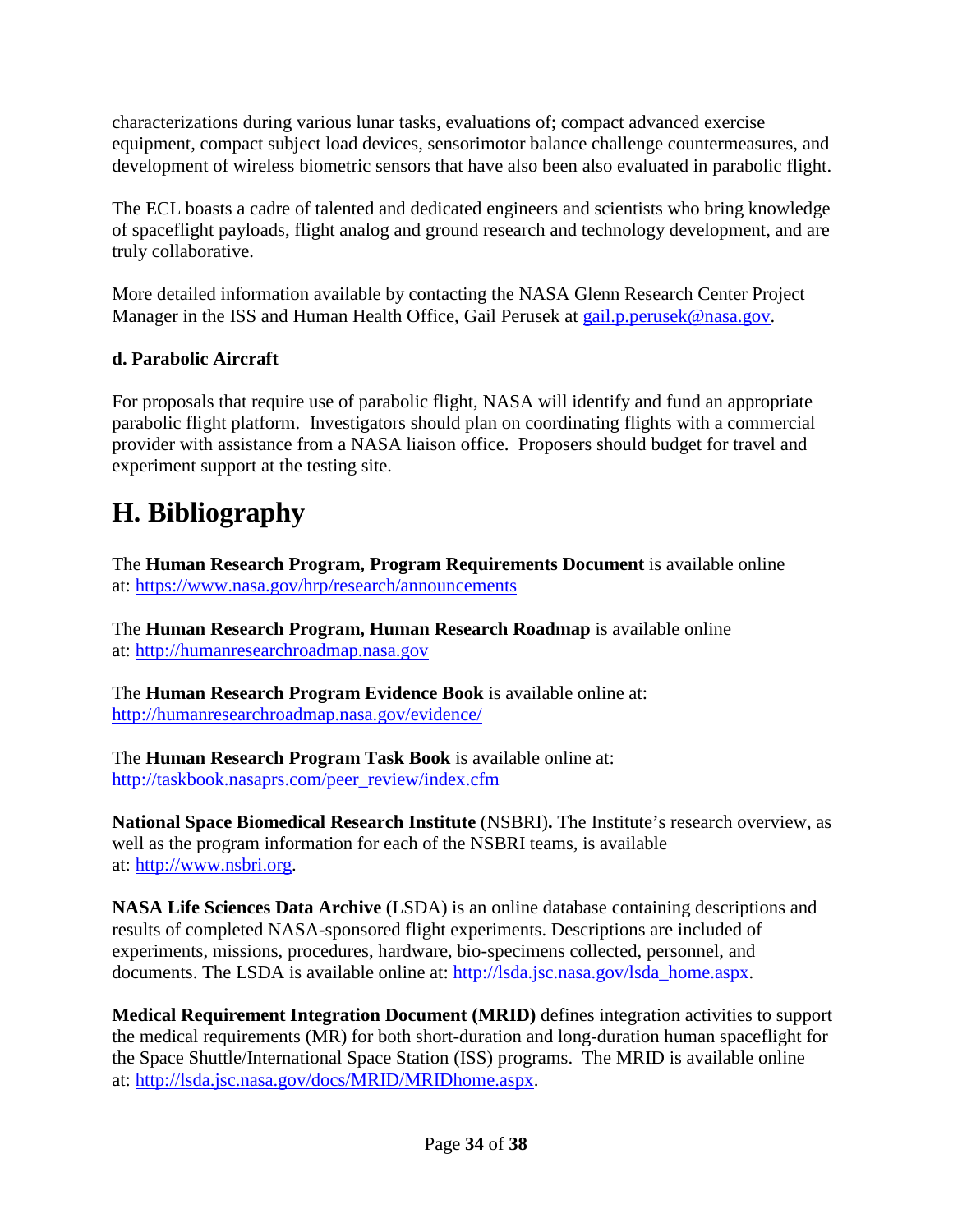**Guidebook for Proposers Responding to a NASA Research Announcement (NRA)** is available online at: <http://www.hq.nasa.gov/office/procurement/nraguidebook/>

**NASA Federal Acquisition Regulations** Supplement Instructions for Responding to NASA Research Announcements (Provision NFS 1852.235-72 November 2004) is available online at the following address:<http://www.hq.nasa.gov/office/procurement/regs/nfstocA.htm>

**Standard Format for NASA Research Announcements (NRAs) and other Announcements for Grants and Cooperative Agreements** are available online at: [http://nodis3.gsfc.nasa.gov/displayDir.cfm?Internal\\_ID=N\\_PR\\_5810\\_0001\\_&page\\_name=main](http://nodis3.gsfc.nasa.gov/displayDir.cfm?Internal_ID=N_PR_5810_0001_&page_name=main)

**NASA Grant and Cooperative Agreement Manual** is available online at: [https://prod.nais.nasa.gov/pub/pub\\_library/Grant\\_and\\_CooperativeAgreementManual.doc](https://prod.nais.nasa.gov/pub/pub_library/Grant_and_CooperativeAgreementManual.doc)

**HRP Flight Experiment Information Package** is available online at: <http://nspires.nasaprs.com/external/>

**Safe Passage, Astronaut Care for Exploration**. Institute of Medicine, National Academy Press, 2101 Constitution Avenue NW, Washington DC 20418 (2001).

National Academy of Sciences. National Research Council Committee on Space Biology and Medicine. Mary J. Osborn, Committee Chairperson. **A Strategy for Research in Space Biology and Medicine in the New Century.** 1998. Washington D.C.: National Academy Press. This document is available online at: [http://www.nap.edu/catalog.php?record\\_id=6282](http://www.nap.edu/catalog.php?record_id=6282)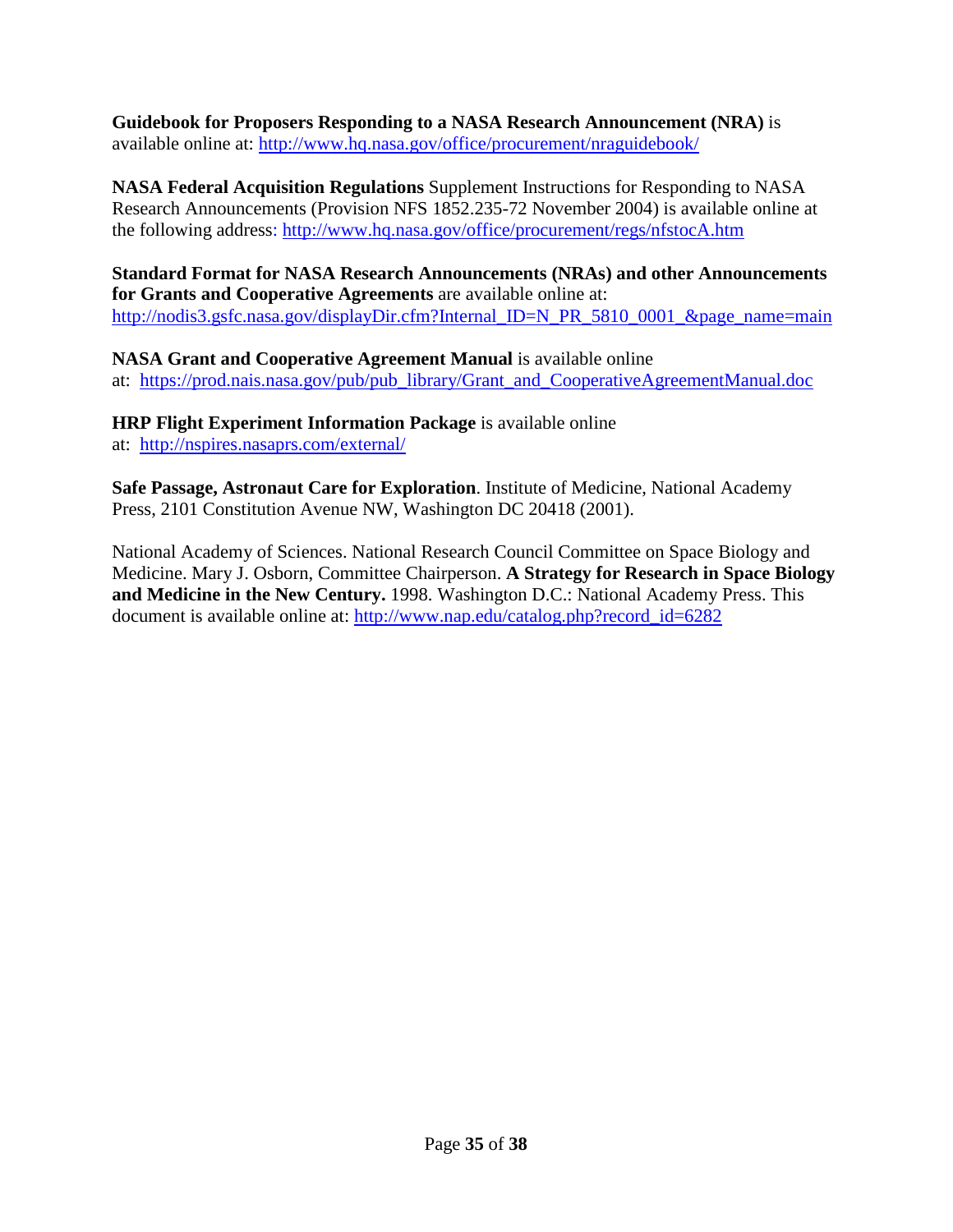# <span id="page-35-0"></span>**I. NASA Contact**

NASA Selecting Official: HRP Program Manager or his designee

Additional technical information for the NASA programs is available from:

Mark J. Shelhamer, Sc.D. Chief Scientist, Human Research Program NASA Johnson Space Center (Mail Code SA2) Houston, TX 77058 Telephone: 281-244-7330 Fax: 281-483-6089 E-mail: [mark.j.shelhamer@nasa.gov](mailto:mark.j.shelhamer@nasa.gov)

JSC Procurement Point of Contact:

La Toy Jones Contracting Officer NASA Johnson Space Center (Mail Code BH4) Houston, Texas 77058 Telephone: 281-244-8023 Fax: 281-483-4066 Email: [latoy.j.jones@nasa.gov](mailto:latoy.j.jones@nasa.gov)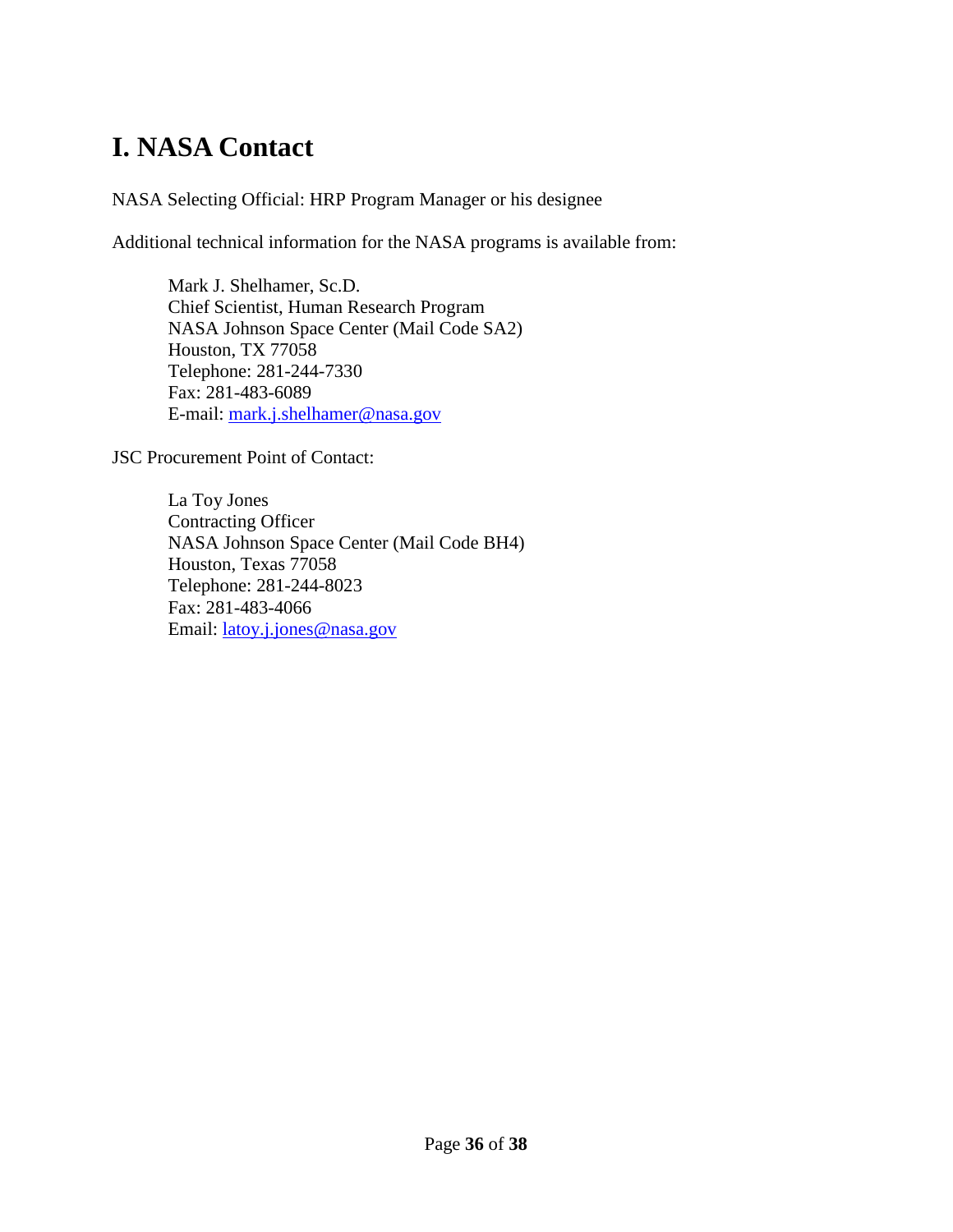# <span id="page-36-0"></span>**J. List of Acronyms**

| AEH          | <b>Advanced Environmental Health</b>                 |
|--------------|------------------------------------------------------|
| AFT          | <b>Advanced Food Technology</b>                      |
| <b>AVMA</b>  | <b>American Veterinary Medical Association</b>       |
| В            | Bone                                                 |
| <b>BDC</b>   | <b>Baseline Data Collection</b>                      |
| BHP          | <b>Behavioral Health and Performance</b>             |
| <b>BMed</b>  | <b>Behavioral Medicine</b>                           |
| <b>BSC</b>   | <b>Board of Scientific Counselors</b>                |
| <b>CASIS</b> | Center for the Advancement of Science in Space       |
| <b>CCR</b>   | <b>Central Contractor Registry</b>                   |
| <b>CFR</b>   | Code of Federal Regulations                          |
| <b>CRL</b>   | <b>Countermeasure Readiness Level</b>                |
| $Co-I$       | Co-Investigator                                      |
| CV           | Cardiovascular                                       |
| CV           | Curriculum Vitae                                     |
| DSA          | Data Submission Agreement                            |
| <b>EAC</b>   | <b>External Advisory Council</b>                     |
| EО           | <b>Education and Outreach</b>                        |
| FAQ          | <b>Frequently Asked Questions</b>                    |
| FAR          | <b>Federal Acquisition Regulations</b>               |
| <b>FCA</b>   | <b>Full Cost Accounting</b>                          |
| FTE          | <b>Full-Time Equivalent</b>                          |
| EBPOC        | <b>Electronic Business Point-of-Contact</b>          |
| <b>ESMC</b>  | <b>Executive Science and Medicine Council</b>        |
| EVA          | Extra-Vehicular Activity                             |
| <b>GCRC</b>  | <b>General Clinic Research Center</b>                |
| HARI         | Human and Automation/Robotic Integration             |
| <b>HEOMD</b> | Human Exploration and Operations Mission Directorate |
| HERO         | Human Exploration Research Opportunities             |
| <b>HRP</b>   | Human Research Program                               |
| <b>HRPEO</b> | Human Research Program Education and Outreach        |
| <b>IACUC</b> | <b>Institutional Animal Care and Use Committee</b>   |
| ΙM           | Immunology                                           |
| IRB          | <b>Institutional Review Board</b>                    |
| <b>IRP</b>   | <b>Integrated Research Plan</b>                      |
| <b>ISS</b>   | <b>International Space Station</b>                   |
| <b>ISSMP</b> | <b>International Space Station Medical Project</b>   |
| LSAH         | Lifetime Surveillance of Astronaut Health            |
| LSDA         | Life Sciences Data Archive                           |
| М            | Muscle                                               |
| <b>MOU</b>   | Memorandum of Understanding                          |
| MR           | <b>Medical Requirements</b>                          |
| MRID         | <b>Medical Requirement Integration Document</b>      |
| N            | Nutrition                                            |
|              |                                                      |